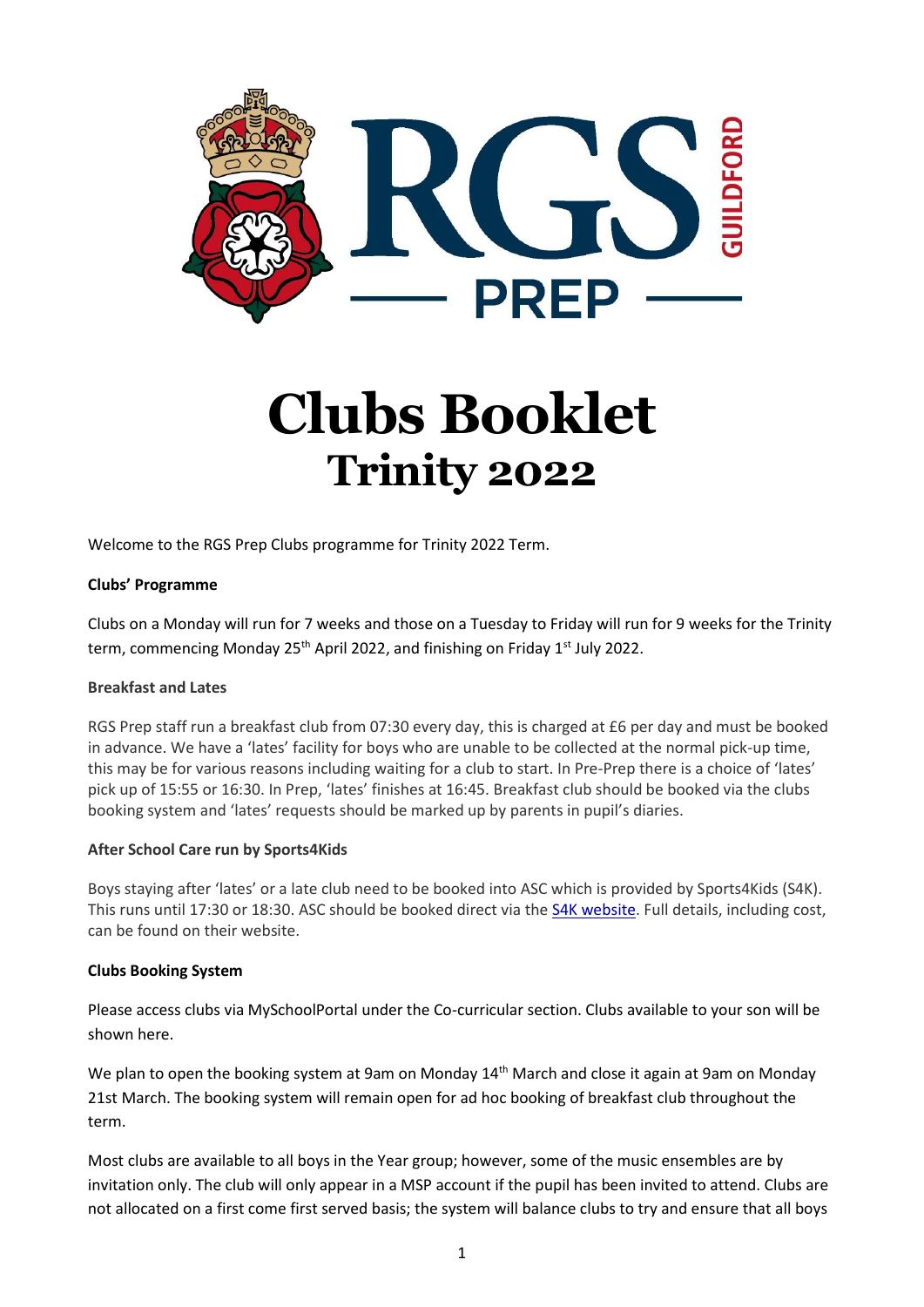get some of their choices. Registers will be drawn up after the system closes and we will be in touch to let you know when your son's choices have been confirmed.

Clubs run by RGS Prep staff are mostly free; clubs run by our VMTs and external providers incur a fee. Payment for clubs is in arrears, you will be billed on your end of term fees invoice. In order to manage the billing process effectively, we will not be able to accept any changes to club bookings after the first week, when all clubs booked and confirmed will be billed. We do keep a record where clubs did not occur due to a coach's non-attendance or there was a major clash with a school function, and your bill is adjusted accordingly. Please note that other clashes (such as illness etc) will not be refundable.

#### **Internal Lunchtime Clubs**

Once the term gets underway, more internal clubs may start-up at lunchtime. This will be organised informally with the boys. They will all be encouraged and given the opportunity to sign up if they would like to.

#### **Games Afternoons**

Please note that the boys have games on the following days and on these days there are likely to be fixtures which may run after school. Please bear this in mind when selecting your clubs.

- Year 3 Thursday
- Year 4 Monday
- Year 5 Tuesday
- Year 6 Wednesday

If you have any questions, please contact the Clubs Administrator via email: [rgsp-clubs@rgsg.co.uk](mailto:rgsp-clubs@rgsg.co.uk)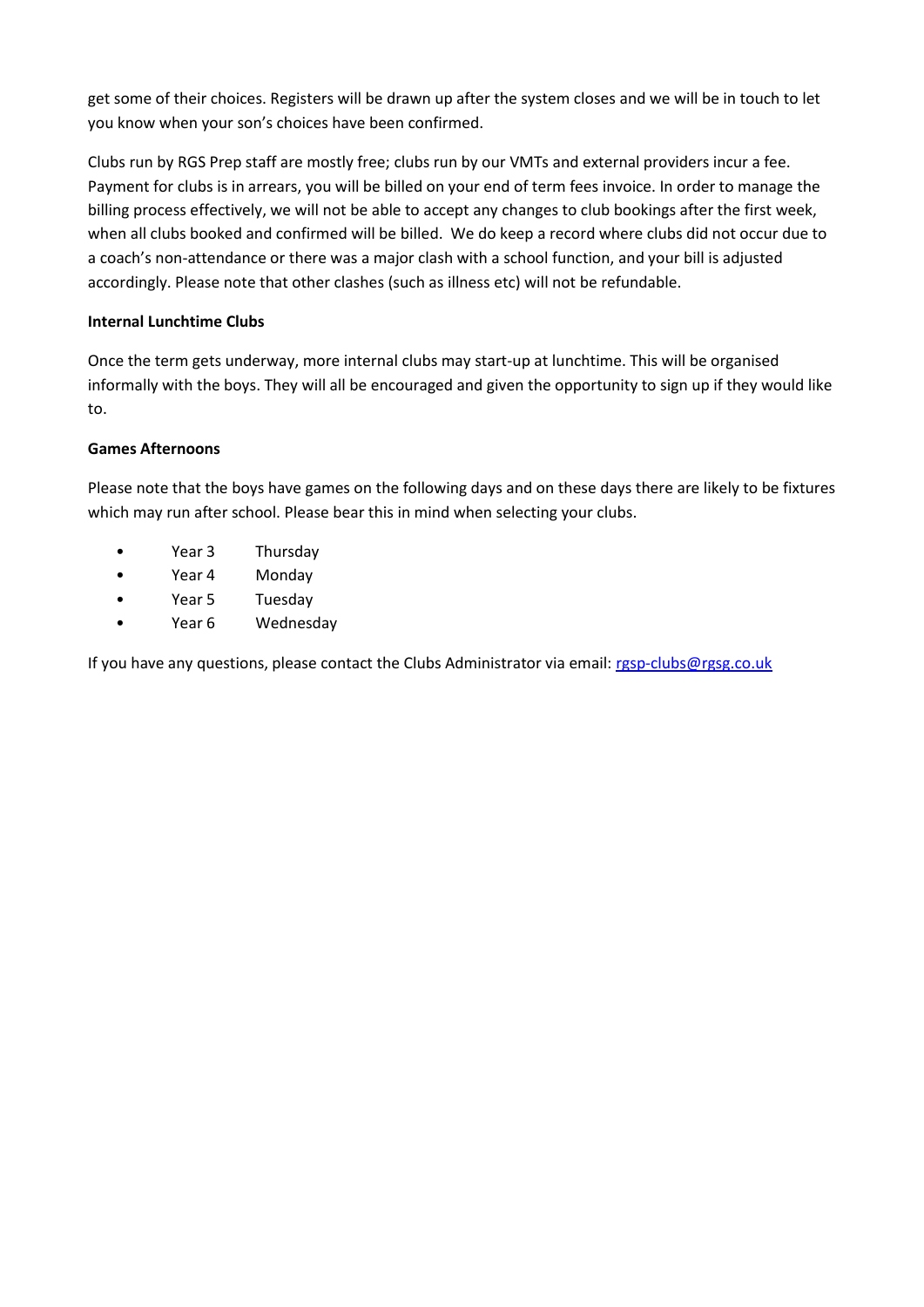

## **Construction Club (Shell)**

Construction club is a time to be imaginative and free! We will use a variety of construction toys and craft materials to build and create each week. We will focus on working together to create models as a team as well as individually. Start date: 18/1/22

| When: Tue: 15:20-15:50   | <b>Where: Shell S Classroom</b>   |
|--------------------------|-----------------------------------|
| <b>Staff: Miss Creal</b> | Cost per term (10 weeks): £0/Term |

## **Playball (Shell)**

Playball is a foundation phase educational programme, where our age specific curriculum's take your child on the journey towards confident and competent participation across 8 different sports. Our lesson plans are designed by occupational therapists, sports scientists and teachers and place emphasis on developing your child globally- with particular emphasis on their social, emotional, cognitive and physical skills taught in a high intensity and active sporting environment.

| When: Tue: 15:20-15:50 | Where: Pre-Prep Astro. Collect Pre-Prep blue gate<br>15:55 |
|------------------------|------------------------------------------------------------|
| <b>Staff: Playball</b> | Cost per term (10 weeks): £59/Term                         |

## **Kapla (Shell)**

Contruction using wooden bricks. Come and create some wonderful designs. Boys should attend the sessions before half term only as this group has been split in half due to high take-up

| When: Fri: 15:25-15:55     | <b>Where: Shell P Classroom (BH G05)</b> |
|----------------------------|------------------------------------------|
| <b>Staff: Mrs Petersen</b> | Cost per term (10 weeks): £0/Term        |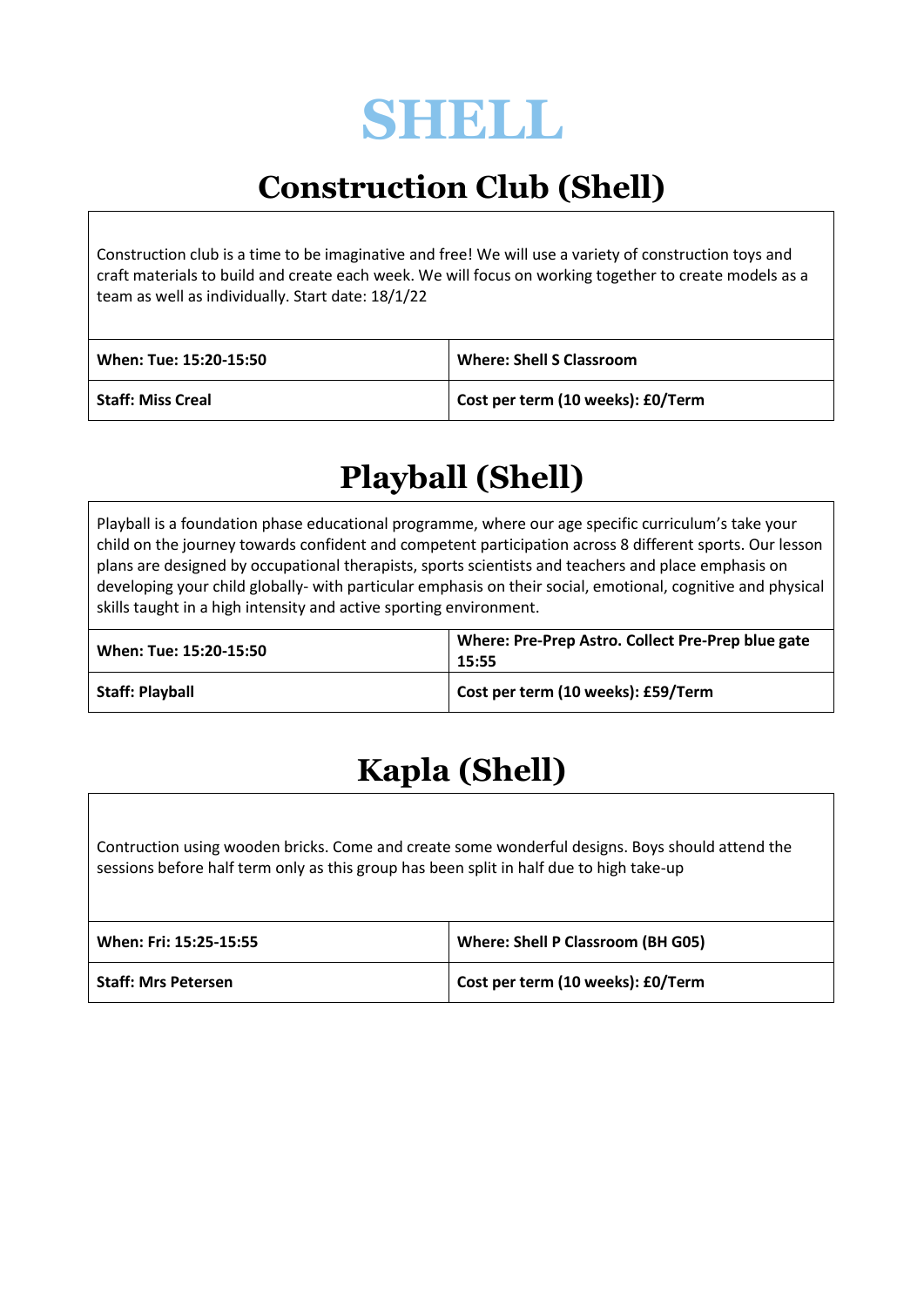

#### **Chess (Year 1 & 2)**

The club is designed to teach basic chess from piece movements through to general openings, some of the tactics and checkmates. Some training will be provided and also some time playing face to face with an opponent. Some assistance will be given during the play time to increase understanding and improvement. Boys must be proficient to join. This is not for beginners.

| When: Mon: 15:20-15:50 | Where: 2C Classroom (BH F01)       |
|------------------------|------------------------------------|
| <b>Staff: Chess</b>    | Cost per term (10 weeks): £40/Term |

#### **P2P Multi-Sports (Year 1 & 2)**

P2P is running their action-packed multi-sport holiday camp in Pre-Prep for after school clubs. The main focus is to encourage boys' focus, leadership qualities, speed, movement and balance. P2P will be mainly running matches, invasion games, relays races, specialised sporting drills, stamina and agility session. This club is aimed at all abilities and created to promote maximum fun and enjoyment. The activities are designed to accommodate the capabilities of pupils and not have a competitive edge.

| When: Mon: 15:20-15:50 | <b>Where: Pre-Prep Playground</b>  |
|------------------------|------------------------------------|
| <b>Staff: P2P</b>      | Cost per term (10 weeks): £75/Term |

#### **Pre-Prep Choir (Years 1 & 2)**

Pre-Prep choir will prepare two contrasting songs for school performance.

| When: Tue: 15:20-15:50                | <b>Where: Pre-Prep Hall</b>       |
|---------------------------------------|-----------------------------------|
| <b>Staff: Mr Moore &amp; Mrs Ford</b> | Cost per term (10 weeks): £0/Term |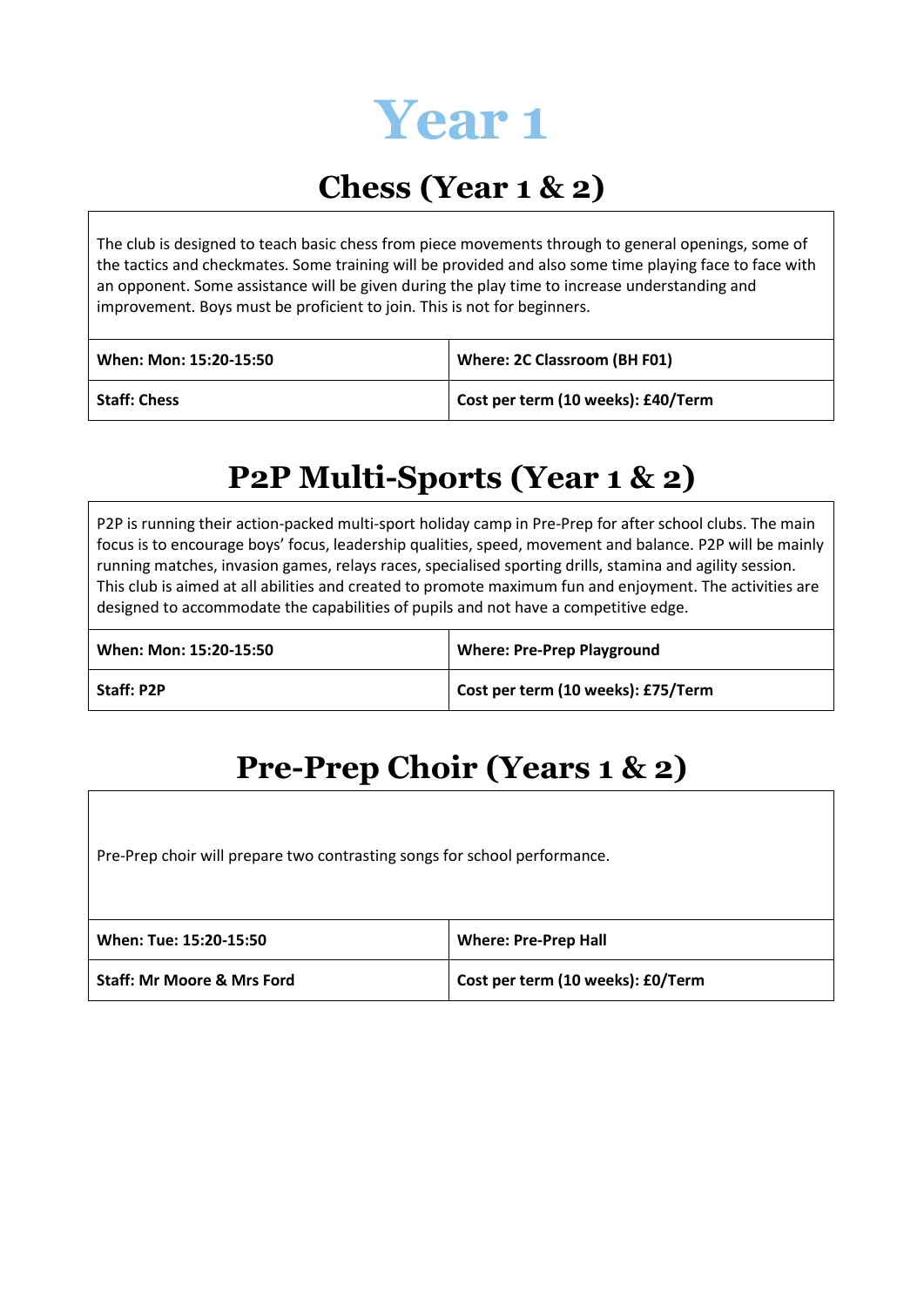## **Gardening (Years 1 & 2)**

Gardening Club is an opportunity to develop our planting area at Pre-Prep, often planting vegetables and herbs and learning how to care for them. We also incorporate some creative projects to enhance our garden and Boyzone.

| When: Wed: 15:20-15:50      | <b>Where: Pre-Prep</b>             |
|-----------------------------|------------------------------------|
| <b>Staff: Mrs Sweetland</b> | Cost per term (10 weeks): £10/Term |

## **S4K Football (Year 1 & 2)**

Sport4Kids are delighted to offer a football club for RGS Prep's Year 1 & 2 boys. The club will be run by our caring, enthusiastic and qualified coaches on Wednesday afternoons between 3.30pm-4.30pm. Sport4Kids have a great pedigree within football coaching, catering for all abilities through our wholechild approach to learning. This club takes place in the Prep Sports Hall. Please collect from the Prep Sports Hall doors.

| When: Wed: 15:30-16:30     | Where: Prep Sports Hall. Dismiss @ Sports Hall<br>doors |
|----------------------------|---------------------------------------------------------|
| <b>Staff: S4K Football</b> | Cost per term (10 weeks): £50.50/Term                   |

## **ComputerXplorers (Years 1 & 2)**

Year 1 & 2 Digital picture books – In this club the boys will write their own picture book story and illustrate it with their own pictures. They will then add sound effects and animations to bring their story to life. The stories will be shared with parents at the end of the course.

| When: Thu: 15:20-15:50         | Where: BH F01 (2C Classroom)       |
|--------------------------------|------------------------------------|
| <b>Staff: Computer Xplorer</b> | Cost per term (10 weeks): £50/Term |

#### **Lego Fun (Years 1 & 2)**

Have fun with Lego with Mr Freeman-Day.

| When: Fri: 10:30-10:45       | <b>Where: Pre-Prep Hall</b>       |
|------------------------------|-----------------------------------|
| <b>Staff: Mr Freeman-Day</b> | Cost per term (10 weeks): £0/Term |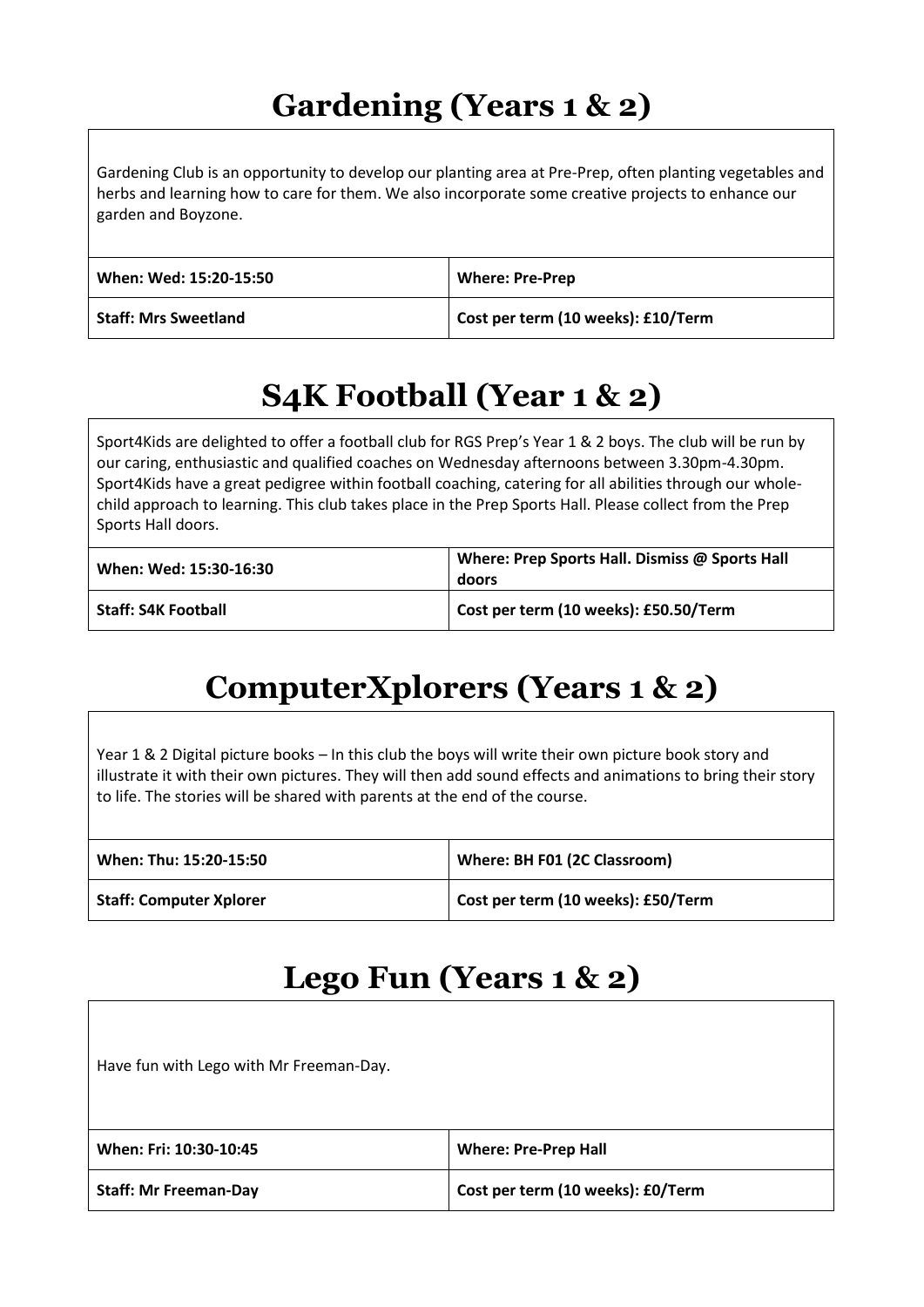#### **Papercraft (Year 1) Fortnightly**

The Craft Club is run by Mrs Mendoza. It will run on on the following dates: 29th April, 13 May, 27th May, 17 June & 1st July.

| When: Fri: 13:15-13:45    | Where: BH F05                     |
|---------------------------|-----------------------------------|
| <b>Staff: Mrs Mendoza</b> | Cost per term (10 weeks): £0/Term |

#### **Speedy Runners (Year 1)**

Run by Daley Thompson Academies. Speedy Runners is a fast paced, fitness club primarily focused on great running technique whilst not missing out on the other fundamental movements children should be learning at all ages. This high energy, fun packed club is designed to get children active in an enjoyable and exciting environment. The Academy will develop the following: Running Efficiently; Speed Endurance; Running Races; Running Drills; Early principals of learning to run properly with good technique; Agility, balance and Co-ordination. Plus, Lots of Games and Fun with medals and prizes to be won.

| When: Fri: 15:20-15:50       | <b>Where: Pre-Prep Playground</b>  |
|------------------------------|------------------------------------|
| <b>Staff: Speedy Runners</b> | Cost per term (10 weeks): £70/Term |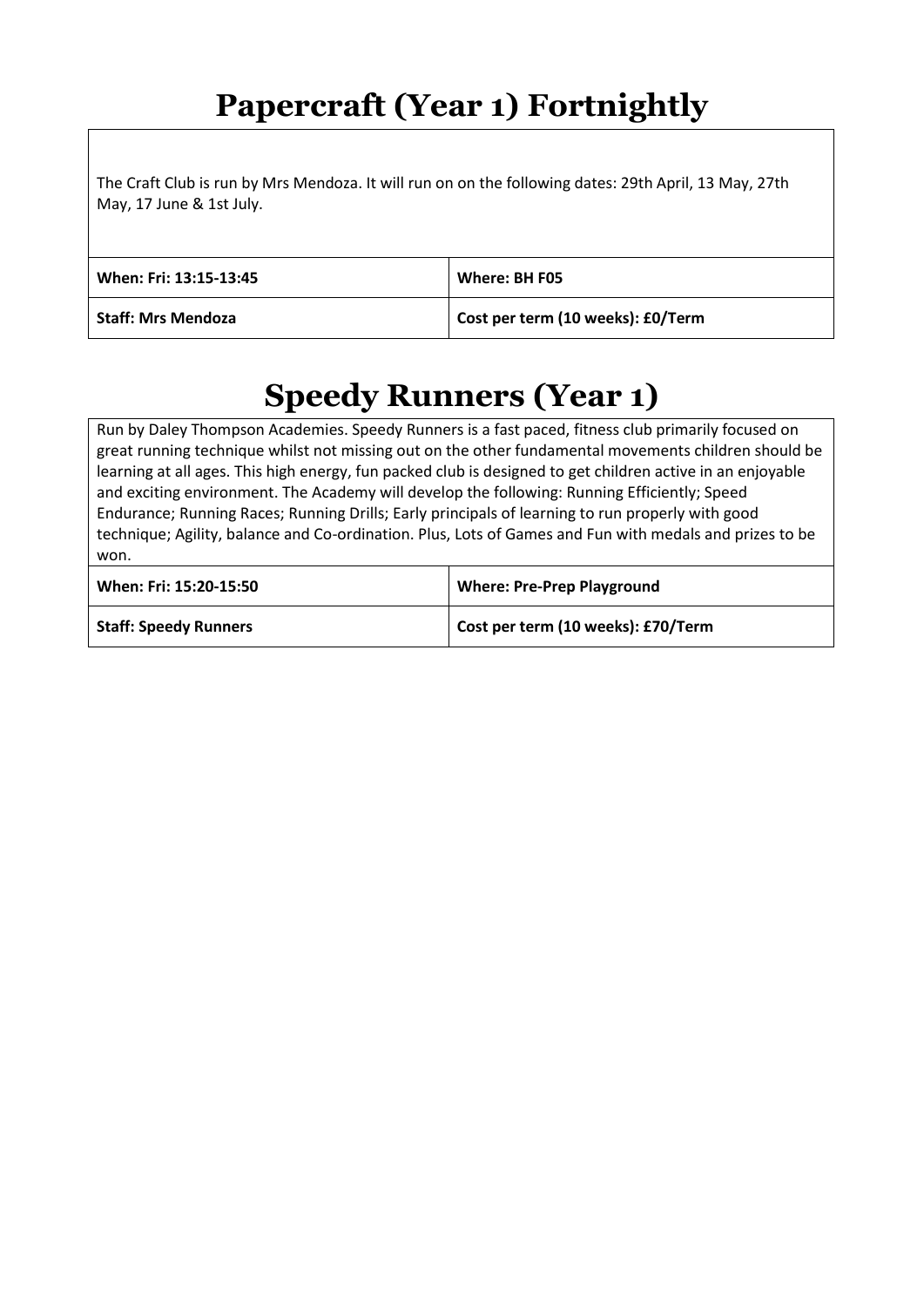

#### **Chess (Year 1 & 2)**

The club is designed to teach basic chess from piece movements through to general openings, some of the tactics and checkmates. Some training will be provided and also some time playing face to face with an opponent. Some assistance will be given during the play time to increase understanding and improvement. Boys must be proficient to join. This is not for beginners.

| When: Mon: 15:20-15:50 | Where: 2C Classroom (BH F01)       |
|------------------------|------------------------------------|
| <b>Staff: Chess</b>    | Cost per term (10 weeks): £40/Term |

#### **P2P Multi-Sports (Year 1 & 2)**

P2P is running their action-packed multi-sport holiday camp in Pre-Prep for after school clubs. The main focus is to encourage boys' focus, leadership qualities, speed, movement and balance. P2P will be mainly running matches, invasion games, relays races, specialised sporting drills, stamina and agility session. This club is aimed at all abilities and created to promote maximum fun and enjoyment. The activities are designed to accommodate the capabilities of pupils and not have a competitive edge.

| When: Mon: 15:20-15:50 | <b>Where: Pre-Prep Playground</b>  |
|------------------------|------------------------------------|
| <b>Staff: P2P</b>      | Cost per term (10 weeks): £75/Term |

#### **Pre-Prep Choir (Years 1 & 2)**

Pre-Prep choir will prepare two contrasting songs for school performance.

| When: Tue: 15:20-15:50                | <b>Where: Pre-Prep Hall</b>       |
|---------------------------------------|-----------------------------------|
| <b>Staff: Mr Moore &amp; Mrs Ford</b> | Cost per term (10 weeks): £0/Term |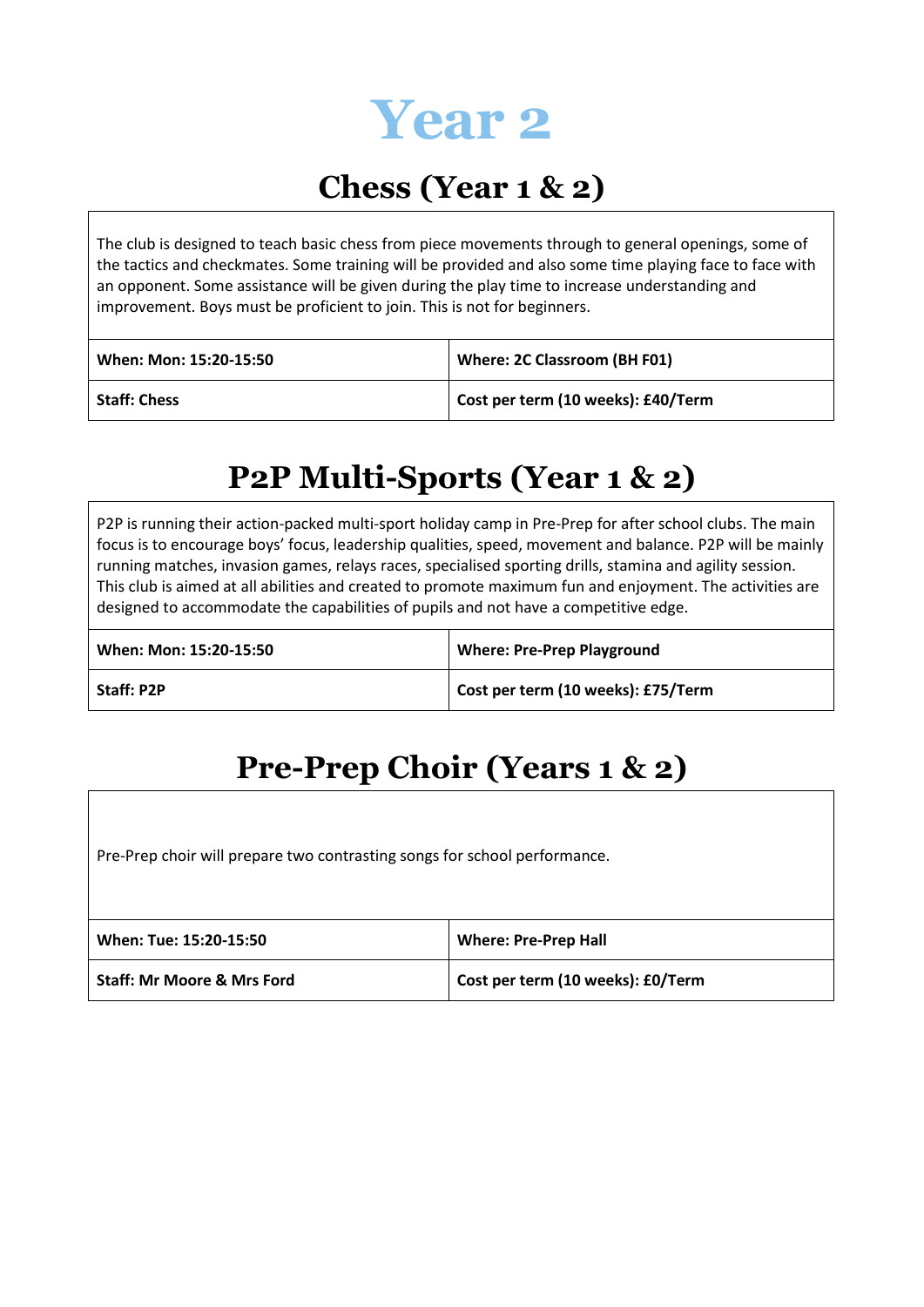## **Gardening (Years 1 & 2)**

Gardening Club is an opportunity to develop our planting area at Pre-Prep, often planting vegetables and herbs and learning how to care for them. We also incorporate some creative projects to enhance our garden and Boyzone.

| When: Wed: 15:20-15:50      | <b>Where: Pre-Prep</b>             |
|-----------------------------|------------------------------------|
| <b>Staff: Mrs Sweetland</b> | Cost per term (10 weeks): £10/Term |

## **S4K Football (Year 1 & 2)**

Sport4Kids are delighted to offer a football club for RGS Prep's Year 1 & 2 boys. The club will be run by our caring, enthusiastic and qualified coaches on Wednesday afternoons between 3.30pm-4.30pm. Sport4Kids have a great pedigree within football coaching, catering for all abilities through our wholechild approach to learning. This club takes place in the Prep Sports Hall. Please collect from the Prep Sports Hall doors.

| When: Wed: 15:30-16:30     | Where: Prep Sports Hall. Dismiss @ Sports Hall<br>doors |
|----------------------------|---------------------------------------------------------|
| <b>Staff: S4K Football</b> | Cost per term (10 weeks): £50.50/Term                   |

## **P2P Dodgeball (Year 2)**

Dodgeball has rapidly grown in popularity on P2P's holiday camps and has become one of the most highly participated school team sports in the country. Dodgeball is a fast-pace and enjoyable game that requires minimal experience. P2P has developed many differentiated strategy and tactical activity variations of the traditional dodgeball game involving throwing, dodging, and catching. Our focus is to promote better coordination, movement, balance, spatial awareness, and teamwork.

| When: Thu: 15:20-15:50 | <b>Where: Pre-Prep Playground</b>  |
|------------------------|------------------------------------|
| Staff:                 | Cost per term (10 weeks): £75/Term |

#### **ComputerXplorers (Years 1 & 2)**

Year 1 & 2 Digital picture books – In this club the boys will write their own picture book story and illustrate it with their own pictures. They will then add sound effects and animations to bring their story to life. The stories will be shared with parents at the end of the course.

| When: Thu: 15:20-15:50         | Where: BH F01 (2C Classroom)       |
|--------------------------------|------------------------------------|
| <b>Staff: Computer Xplorer</b> | Cost per term (10 weeks): £50/Term |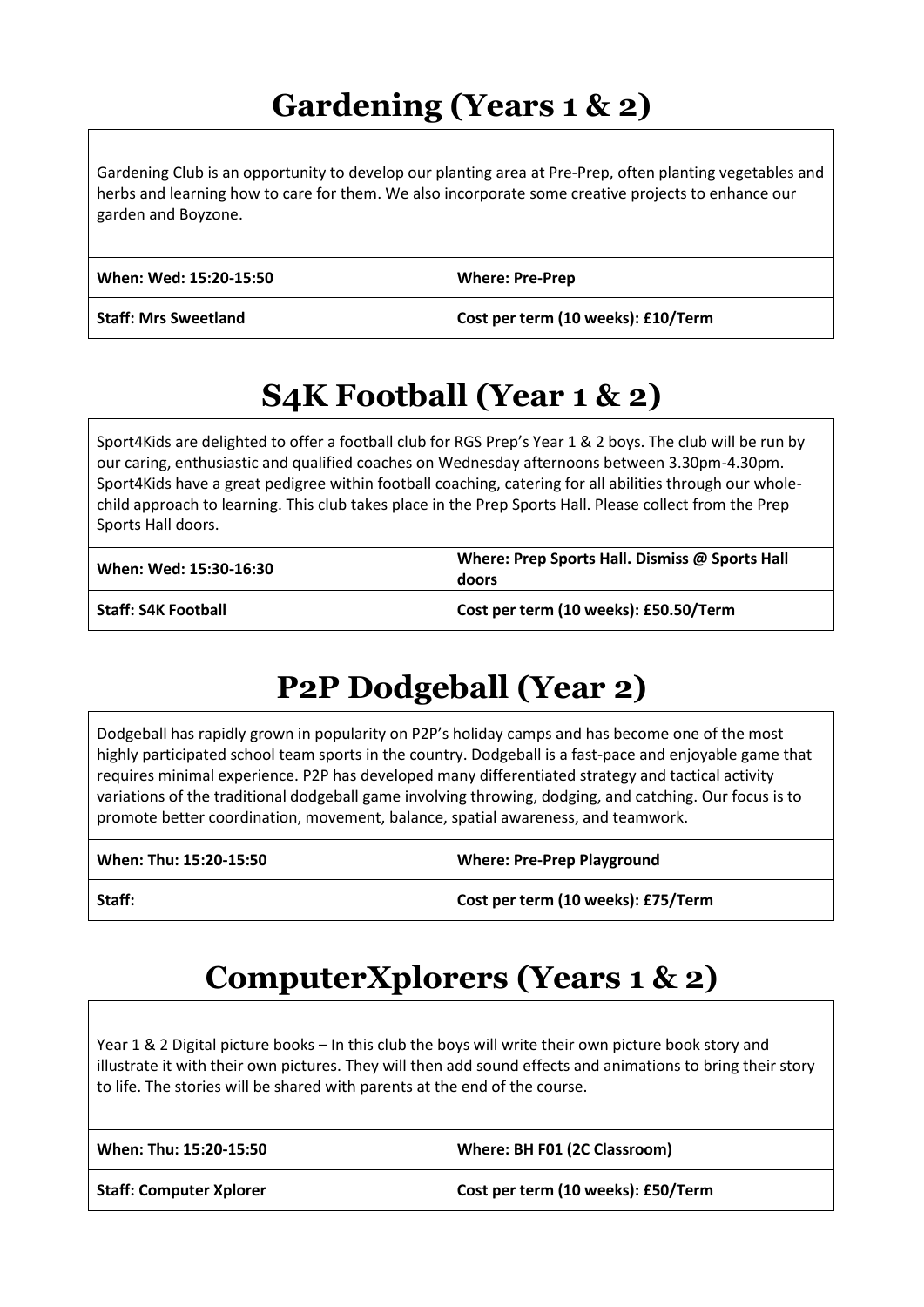### **Lego Fun (Years 1 & 2)**

Have fun with Lego with Mr Freeman-Day.

| When: Fri: 10:30-10:45       | <b>Where: Pre-Prep Hall</b>       |
|------------------------------|-----------------------------------|
| <b>Staff: Mr Freeman-Day</b> | Cost per term (10 weeks): £0/Term |

## **Papercraft (Year 2) Fortnightly**

The Craft Club is run by Mrs Mendoza. It will run on the following dates: 6th May, 20th May, 10th June & 24th June.

| When: Fri: 13:15-13:45    | Where: BH F01                     |
|---------------------------|-----------------------------------|
| <b>Staff: Mrs Mendoza</b> | Cost per term (10 weeks): £0/Term |

## **Judo (Year 2 only)**

Judo is a sport for children of all sizes and abilities, helping to improve fitness, coordination and confidence. Boys will have the opportunity to be graded and take part in competitions, however they are very welcome to take part in lessons just to train, learn some self-defence and socialise. A Judo kit is required to continue after the half term of their first term. Should the boys wish to grade in the Spring and summer terms they will require British Judo Membership at an annual cost of £20. Please note this club will not run on the 10th June 2022.

| When: Fri: 15:20-15:50 | Where: Pre-Prep Hall. Collect @ Pre-Prep front<br>door 15:55 |
|------------------------|--------------------------------------------------------------|
| Staff: Judo            | Cost per term (10 weeks): £75/Term                           |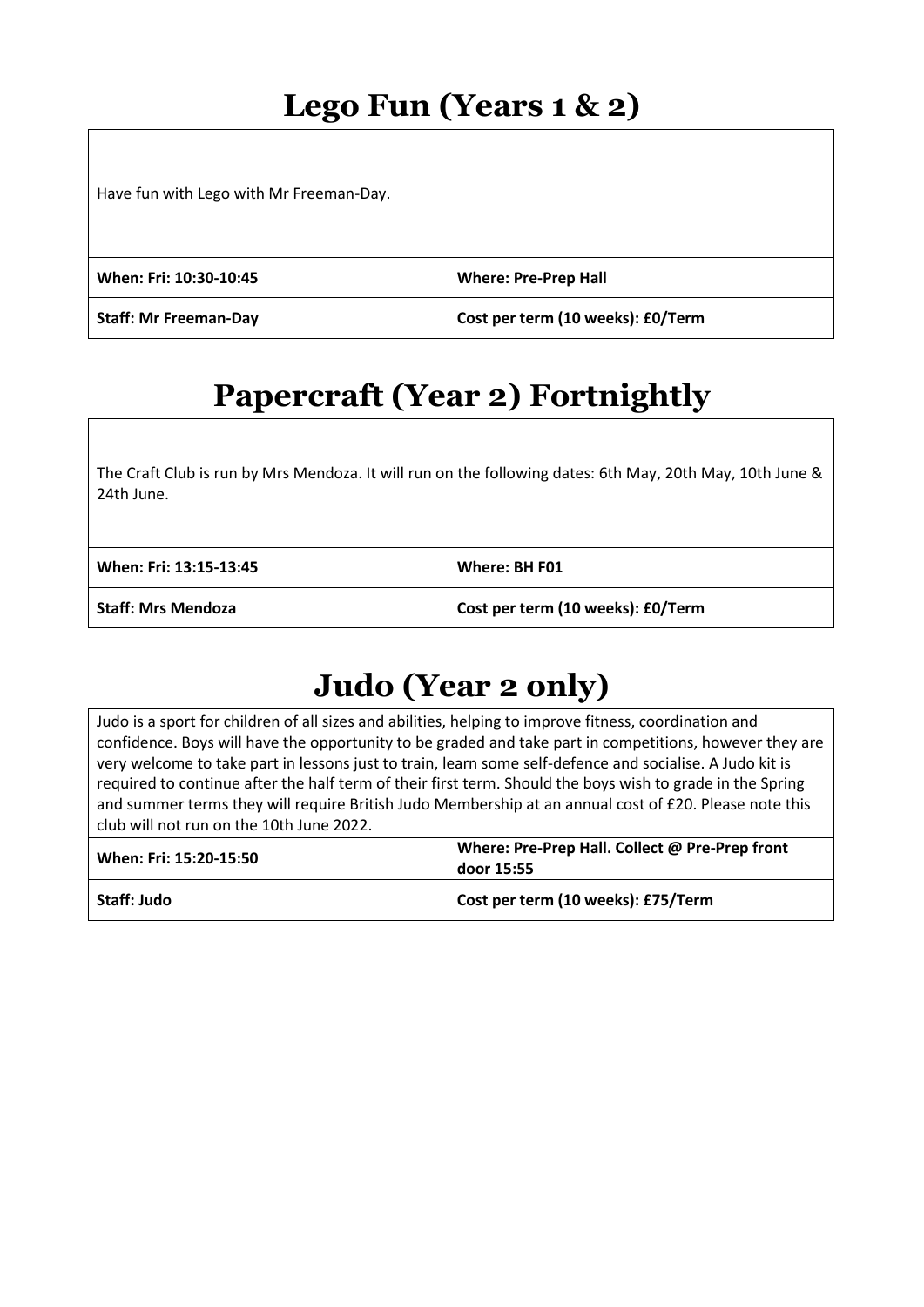

## **Art Catch Up/Drop in (Year 3)**

Open to all boys in Year 3 who would like to catch up or drop-in to carry on with artwork.

| When: Mon: 13:15-13:45        | <b>Where: Art Room</b>            |
|-------------------------------|-----------------------------------|
| <b>Staff: Ms Lucas-Haynes</b> | Cost per term (10 weeks): £0/Term |

#### **Chess (Year 3)**

The training will be designed around the level and ability of the players but is generally more advanced than Pre-Prep. Some training of the rules of chess would be provided if needed. Occasional paper based quizzes will be provided to increase variety.

| When: Mon: 16:05-16:35 | Where: Room MF-04                  |
|------------------------|------------------------------------|
| <b>Staff: Chess</b>    | Cost per term (10 weeks): £40/Term |

## **Tennis (Year 3)**

A fun tennis session for all tennis abilities. Working on all areas of the game, with technical and tactical teaching.

| When: Mon: 16:05-16:35 | <b>Where: Astro</b>                |
|------------------------|------------------------------------|
| <b>Staff: Tennis</b>   | Cost per term (10 weeks): £55/Term |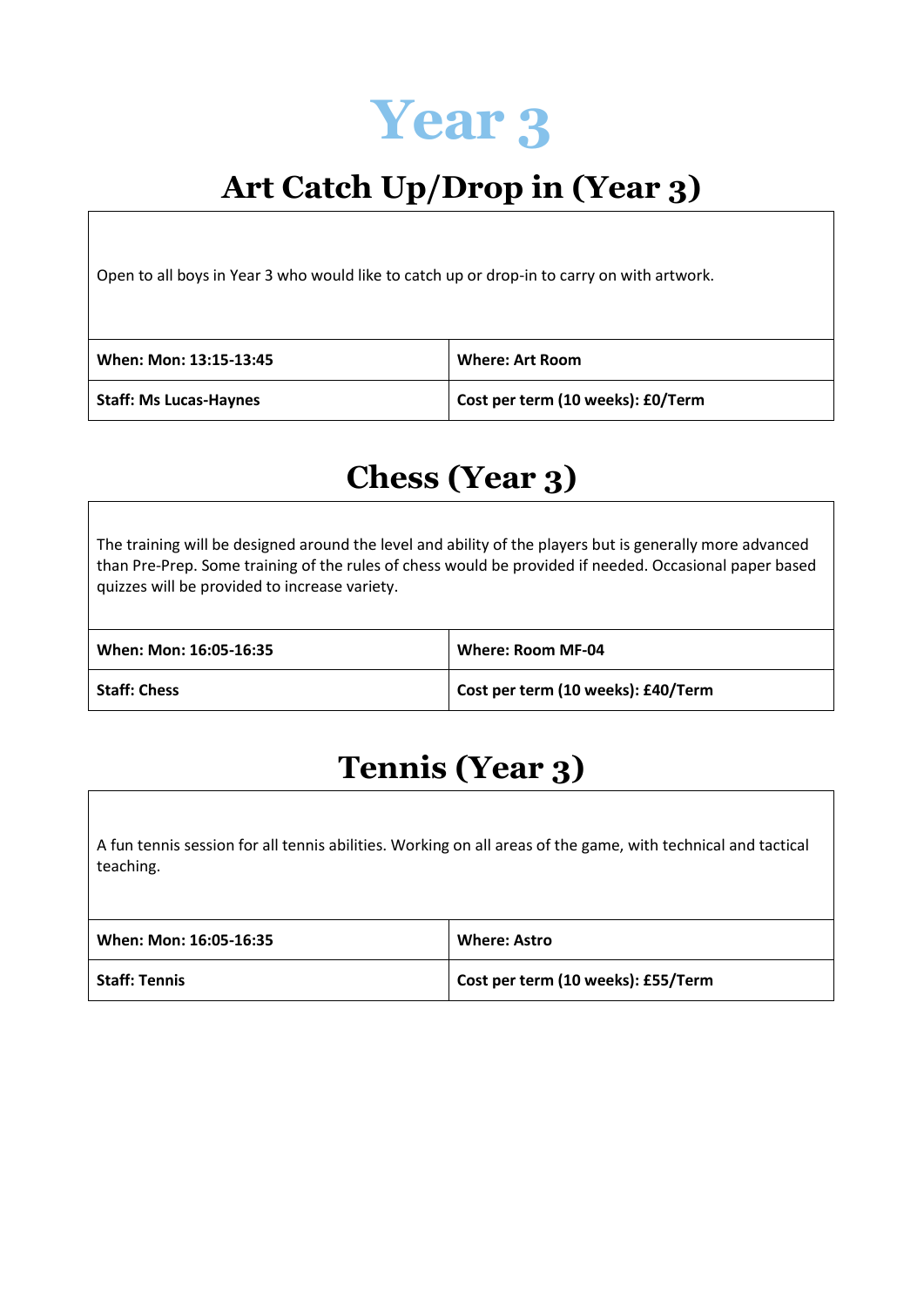## **Cricket (Year 3 only)**

Boys will take part in cricket net sessions using the RGS Prep site. This will include both hard and soft ball practice and will focus on the core elements of cricket. It is expected to stretch the current abilities of our pupils and is aimed at those who are striving to play competitive cricket for the school. The club serves as a way to increase confidence in hard ball facets of the game and will also have fielding elements.

| When: Mon: 16:05-16:45  | <b>Where: Sports Field</b>        |
|-------------------------|-----------------------------------|
| <b>Staff: Mr Divers</b> | Cost per term (10 weeks): £0/Term |

## **Inspire Chess (Years 3-6)**

Come to chess club for games with great players of all ages, together with the chance to play in fixtures and tournaments. Boys are to attend up until half term only.

| When: Tue: 13:15-13:45   | Where: Mrs Fenton's Room (LH F08) |
|--------------------------|-----------------------------------|
| <b>Staff: Mrs Fenton</b> | Cost per term (10 weeks): £0/Term |

## **Typing (Years 3-6)**

Join and learn to touch type quickly and efficiently with our school's Typing Club. We are learning to touch type using QWERTY keyboard through typing games, videos, and other activities for typists of all levels.

| When: Tue: 13:15-13:45              | Where: LF04                       |
|-------------------------------------|-----------------------------------|
| <b>Staff: Mrs Champanhet Scrace</b> | Cost per term (10 weeks): £0/Term |

#### **P2P Multi-Sports (Year 3)**

P2P is running their action-packed multi-sport holiday camp in after school clubs. This club is aimed at all abilities and created to promote maximum fun and enjoyment. The sport or activity will be different every week. The sessions are designed for boys to participate in short, sharp games with plenty of mixing of team players to avoid a competitive edge.

| When: Tue: 16:05-16:35 | <b>Where: Sports Hall (half)</b>   |
|------------------------|------------------------------------|
| Staff: P2P             | Cost per term (10 weeks): £75/Term |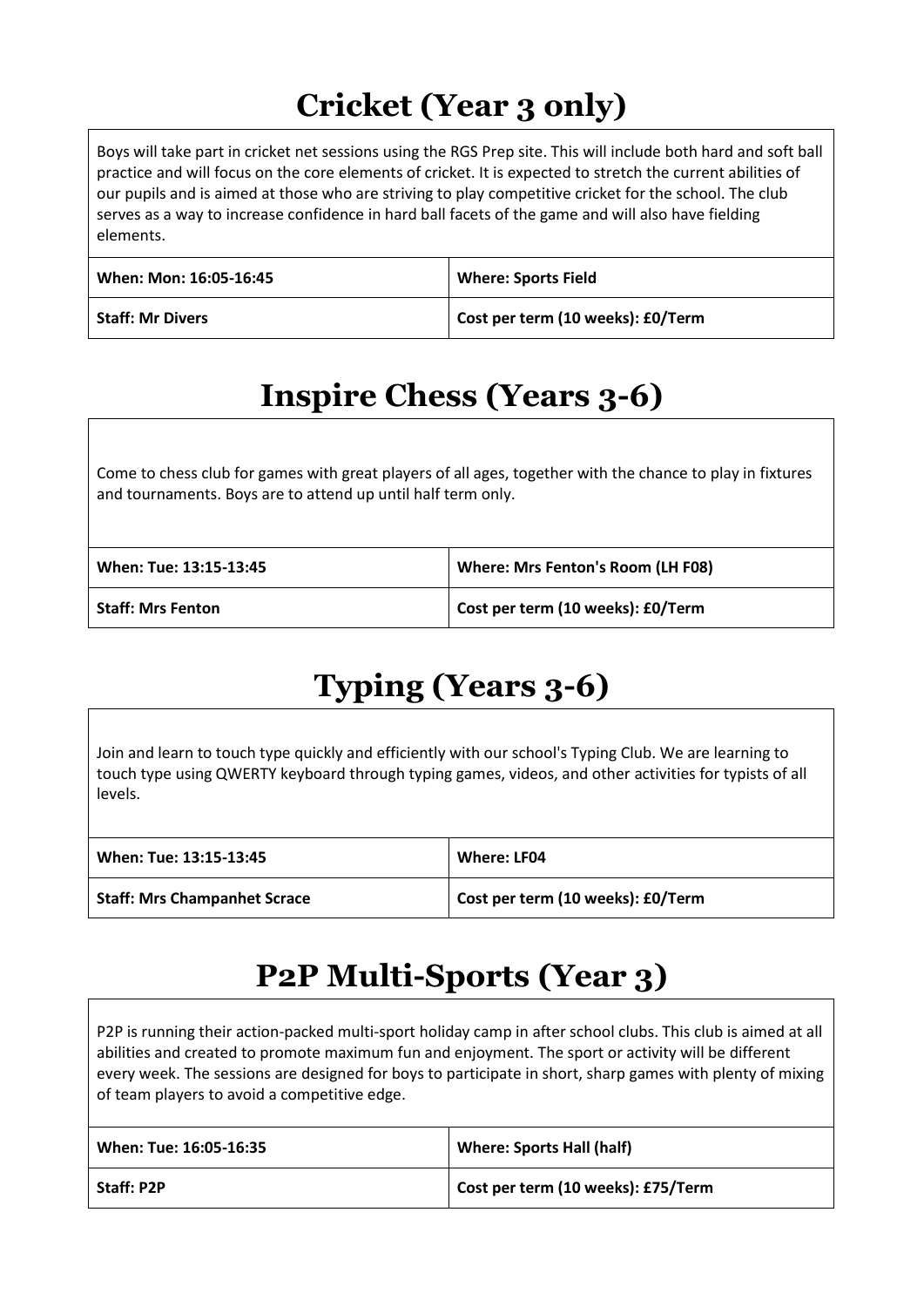## **Judo (Year 3)**

Judo is a sport for children of all sizes and abilities, helping to improve fitness, coordination and confidence. Boys will have the opportunity to be graded and take part in competitions, however they are very welcome to take part in lessons just to train, learn some self-defence and socialise. A Judo kit is required to continue after the half term of their first term. Should the boys wish to grade in the Spring and summer terms they will require British Judo Membership at an annual cost of £20.

| When: Tue: 16:45-17:15 | <b>Where: Mezzanine</b>            |
|------------------------|------------------------------------|
| Staff: Judo            | Cost per term (10 weeks): £75/Term |

## **Fitness Club (Year 3 only)**

Fitness club will put the boys through their paces every week through body circuit training. Boys will need steely determination and an ability to push themselves whilst working in a high intensity environment.

| When: Wed: 07:45-08:15 | <b>Where: Sports Hall</b>         |
|------------------------|-----------------------------------|
| Staff:                 | Cost per term (10 weeks): £0/Term |

## **Junior Choir (Years 3 & 4)**

Open to all Year 3 and 4 boys wishing to sing in the choir. We will be preparing songs for performance in the Spring concert and Summer Fair.

| When: Wed: 13:15-13:45 | <b>Where: LPS</b>                 |
|------------------------|-----------------------------------|
| <b>Staff: Mrs Ford</b> | Cost per term (10 weeks): £0/Term |

## **Inspire Mythology (Years 3-6)**

The Minimus Mythology Competition attracts entries from all around the country. If you love mythology, and would like to participate in a creative project to try to win the Competition, come to Mythology Club.

| When: Wed: 13:15-13:45   | Where: LH F08 (Mrs Fenton's classroom) |
|--------------------------|----------------------------------------|
| <b>Staff: Mrs Fenton</b> | Cost per term (10 weeks): £0/Term      |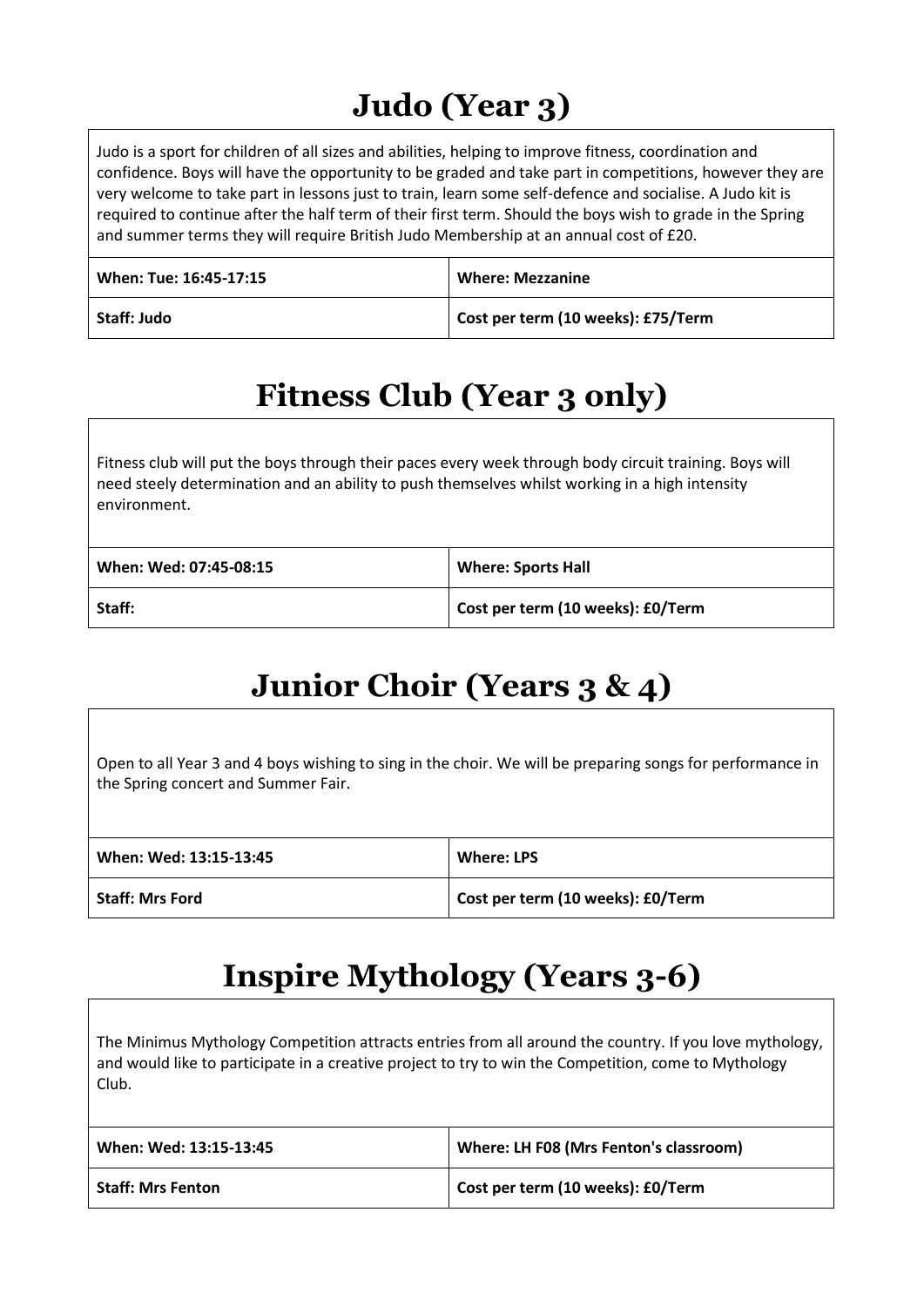## **M:Tech Wednesday (Year 3)**

M:Tech is a fun and engaging way for your child to learn to create exciting music. Available to children aged 7-13 and suitable for all levels of musical ability. In the Summer 2022 term the children will be working on Project 'VIRTUAL REALITY'. Strap in and buckle up as we travel through space and time in a mind blowing virtual reality video. In this exciting mission we will compose atmospheric music and create epic sound effects as we journey into ... Project Virtual Reality! A digital download is emailed directly to parents and a Certificate will be given out in assembly at the end of each term.

| When: Wed: 16:05-16:45 | <b>Where: Library</b>               |
|------------------------|-------------------------------------|
| <b>Staff: M:Tech</b>   | Cost per term (10 weeks): £185/Term |

## **ComputerXplorers (Yr 3 & 4)**

Stop frame animation and Scratch video games. For the first half term the boys will learn how to make a stop frame animation film. For the second half term they will make a motion activated video game in Scratch.

| When: Wed: 16:05-16:55         | <b>Where: ICT Suite</b>            |
|--------------------------------|------------------------------------|
| <b>Staff: Computer Xplorer</b> | Cost per term (10 weeks): £70/Term |

## **Futsal (Year 3)**

9 Reasons why you should play Futsal :- Ball Touches: Compared to football in Futsal player's touch the ball 210 more often. Ball Control: With limited space and constant pressure players enhance their 1st touch and ability to protect the ball. Speed of Play: With increased ball touches and good ball control players learn to think and play faster. Creativity: Given the limited time and space player's must be creative in finding solutions and ways to escape pressure. using fakes and feints. Continuity: Action is continuous so players have to maintain focus as the ball is hardly ever out of play. Knowledge: With all player's moving in non-stop action mode, player's understanding of the game is enhanced. Improved finishing: The small size of the pitch results in more attacking moments and opportunities to shoot on goal. Work ethic: You are constantly involved when playing Futsal you are always on the move and have to work super hard to create chances on goal. Fun: All players enjoy the challenge of playing a fast paced, high energy and skill orientated game.

| When: Wed: 16:10-16:40 | <b>Where: Astro</b>                |
|------------------------|------------------------------------|
| <b>Staff: Futsal</b>   | Cost per term (10 weeks): £70/Term |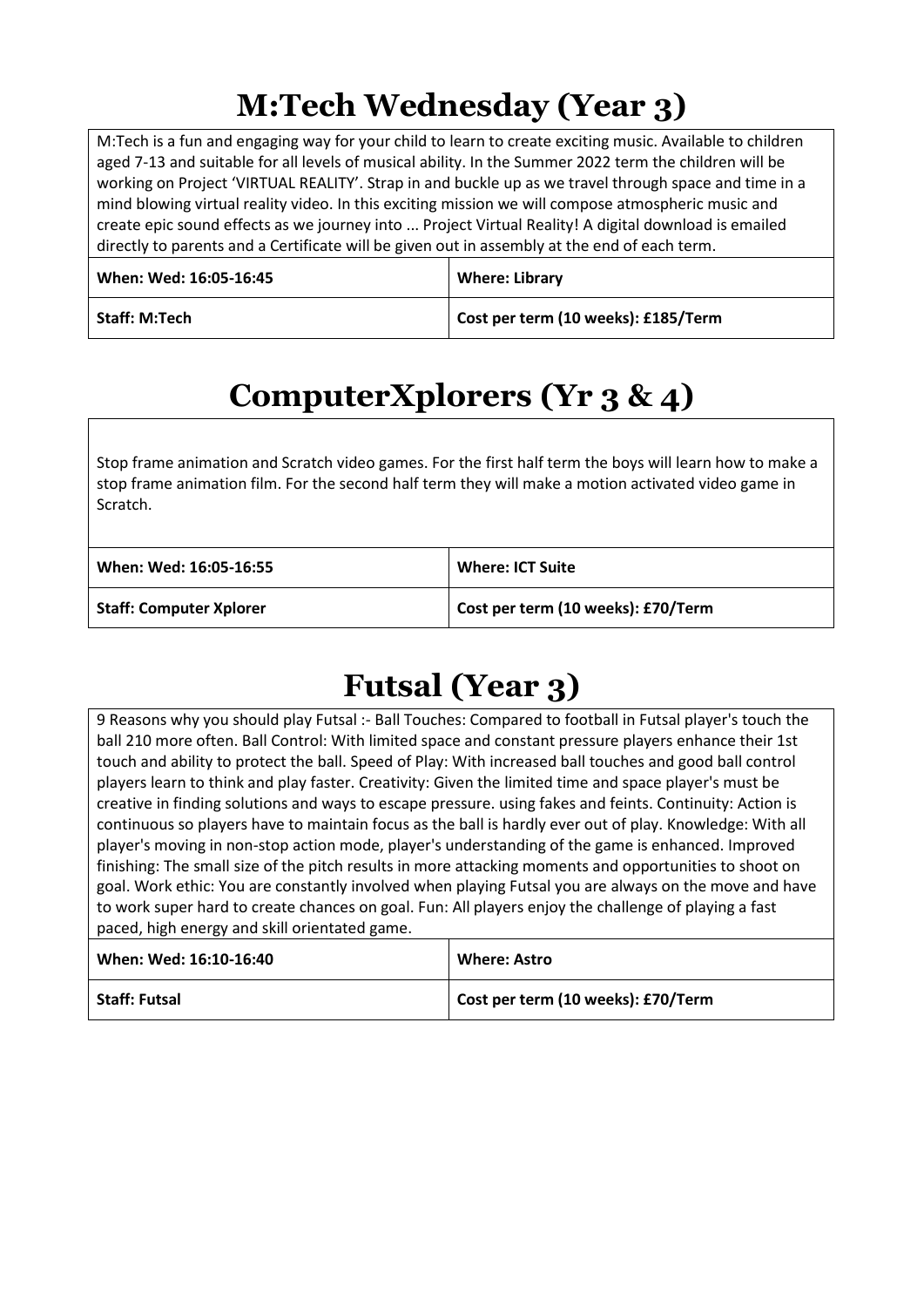## **Origami (Years 3 & 4)**

Origami is the Japanese art of paper folding, which dates back to the 17th century. If you would like to have a go at creating a work of art out of a single sheet of paper, then come along to Origami Club!

| When: Thu: 13:15-13:45 | Where: LH F04                     |
|------------------------|-----------------------------------|
| Staff: Mrs Mendoza     | Cost per term (10 weeks): £2/Term |

## **Rubix Cube (Years 3-6)**

RUBIX club will run as a lunch time club and offer a chance for boys to learn, practice and challenge others. Mr Beever alongside some of the boys will assist the boys to learn new algorithms and various 2x2, 3x3, 4x4, Megaminx, Pyraminx, Skewb and others to solve.

| When: Thu: 13:15-13:45  | Where: LH F06                     |
|-------------------------|-----------------------------------|
| <b>Staff: Mr Beever</b> | Cost per term (10 weeks): £0/Term |

## **P2P Dodgeball (Year 3)**

Dodgeball has rapidly grown in popularity on P2P's holiday camps and has become one of the most highly participated school team sports in the country. Dodgeball is a fast-pace and enjoyable game that requires minimal experience. P2P has developed many differentiated strategy and tactical activity variations of the traditional dodgeball game involving throwing, dodging, and catching. Our focus is to promote better coordination, movement, balance, spatial awareness, and teamwork.

| When: Thu: 16:05-16:35 | <b>Where: Sports Hall (half)</b>   |
|------------------------|------------------------------------|
| Staff:                 | Cost per term (10 weeks): £75/Term |

## **Quiz Club (Years 3-6)**

If you love General Knowledge, Quiz Club is for you! Every week we will be in teams, answering questions on a variety of subjects. It's fun! It's fast!...and you learn so much in 30 minutes!

| When: Fri: 13:15-13:45 | Where: LH G06 (Mrs Dyason's Room) |
|------------------------|-----------------------------------|
| <b>Staff: Mr Moore</b> | Cost per term (10 weeks): £0/Term |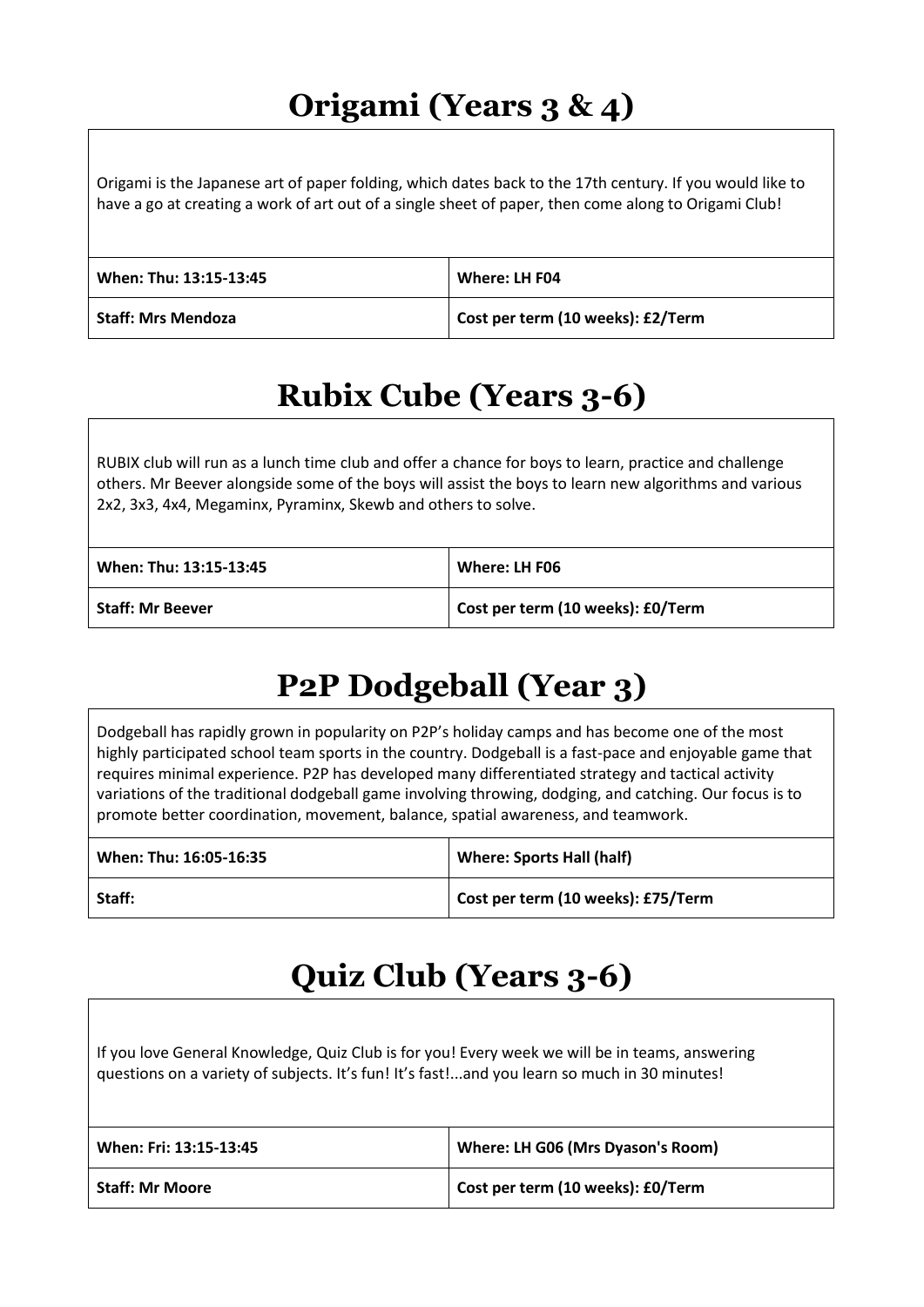## **Gardening Drop-In (Years 3 & 5) Before Half Term**

Gardening drop in club provides the opportunity for boys to spend some calm, relaxed time undertaking a range of seasonal gardening activities. In the Lent term we will be planting seeds for the new year ahead, tending to the growing crops which we planted in the Autumn as well as keeping the bird feeders full, weeding and mulching. This session is for Year 3 & 5 only and will only run until half term. There will be a £10 charge for this club.

| When: Fri: 13:15-13:45                    | <b>Where: Garden</b>               |
|-------------------------------------------|------------------------------------|
| <b>Staff: Mrs Millar &amp; Miss Hough</b> | Cost per term (10 weeks): £10/Term |

## **Athletic Development (Years 3 & 4)**

Designed to help aspiring students reach their sporting potential, Athletic Development sessions include a mixture of speed, plyometrics, jumping and landing, and change of direction to help improve skills for all sports. It is our aim at Lions to help students to move better, improve performance and reduce the chances of injury.

| When: Fri: 16:00-16:40             | <b>Where: Sports Field</b>            |
|------------------------------------|---------------------------------------|
| <b>Staff: Athletic Development</b> | Cost per term (10 weeks): £72.50/Term |

## **Core Football (Year 3)**

Our After School Football Club focuses on enjoyment and development for children of all abilities with our fully qualified coaching staff. Whether looking to try football for the first time, or a more experienced player we will be working on different aspects of the game each week through drills, games and practice matches.

| When: Fri: 16:05-16:35      | <b>Where: Astro</b>                |
|-----------------------------|------------------------------------|
| <b>Staff: Core Football</b> | Cost per term (10 weeks): £50/Term |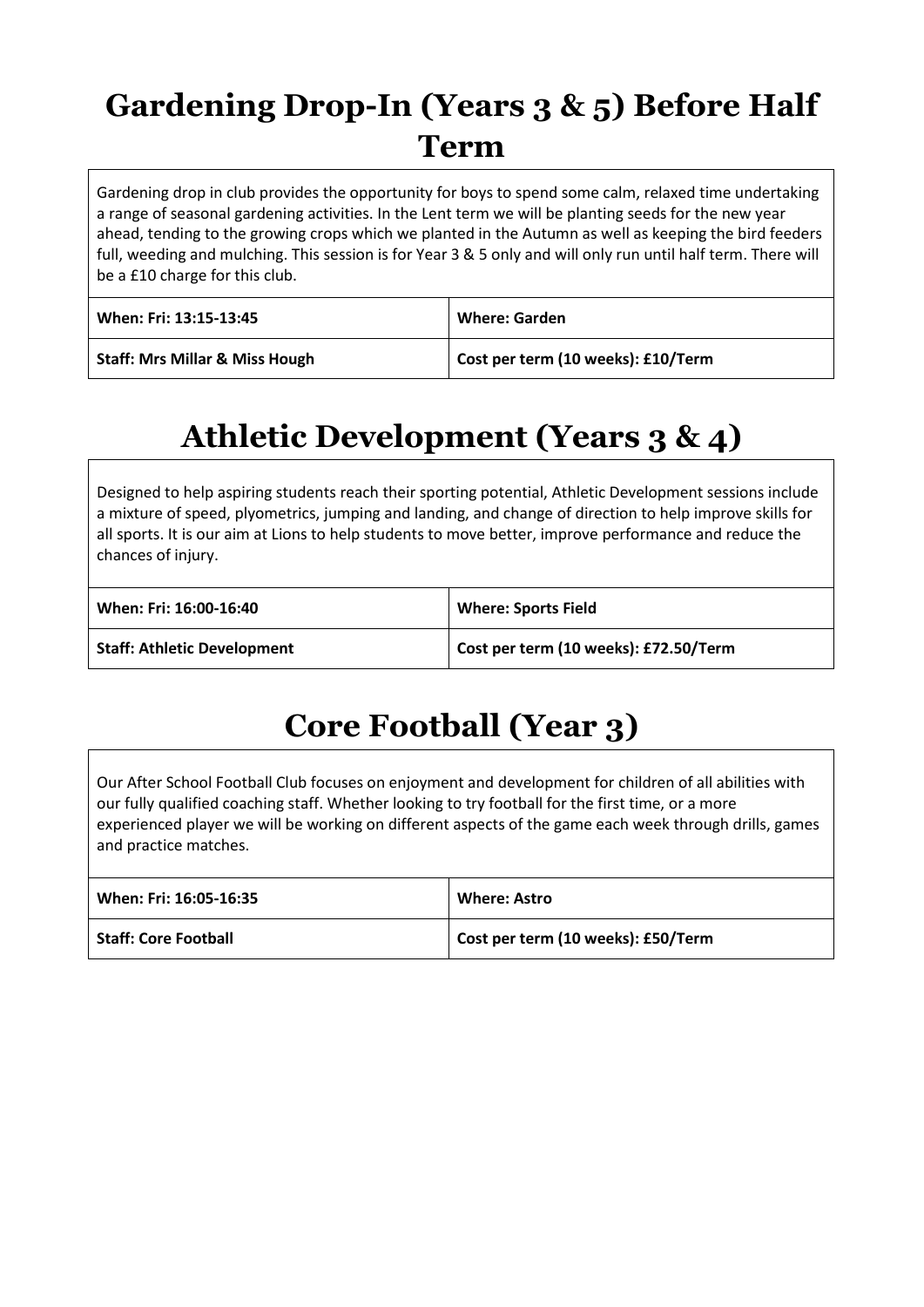## **Speedy Runners (Years 3-4)**

Run by Daley Thompson Academies. Speedy Runners is a fast paced, fitness club primarily focused on great running technique whilst not missing out on the other fundamental movements children should be learning at all ages. This high energy, fun packed club is designed to get children active in an enjoyable and exciting environment. The Academy will develop the following: Running Efficiently; Speed Endurance; Running Races; Running Drills; Early principals of learning to run properly with good technique; Agility, balance and Co-ordination. Plus, Lots of Games and Fun with medals and prizes to be won.

| When: Fri: 16:05-16:35       | <b>Where: Sports Hall</b>          |
|------------------------------|------------------------------------|
| <b>Staff: Speedy Runners</b> | Cost per term (10 weeks): £70/Term |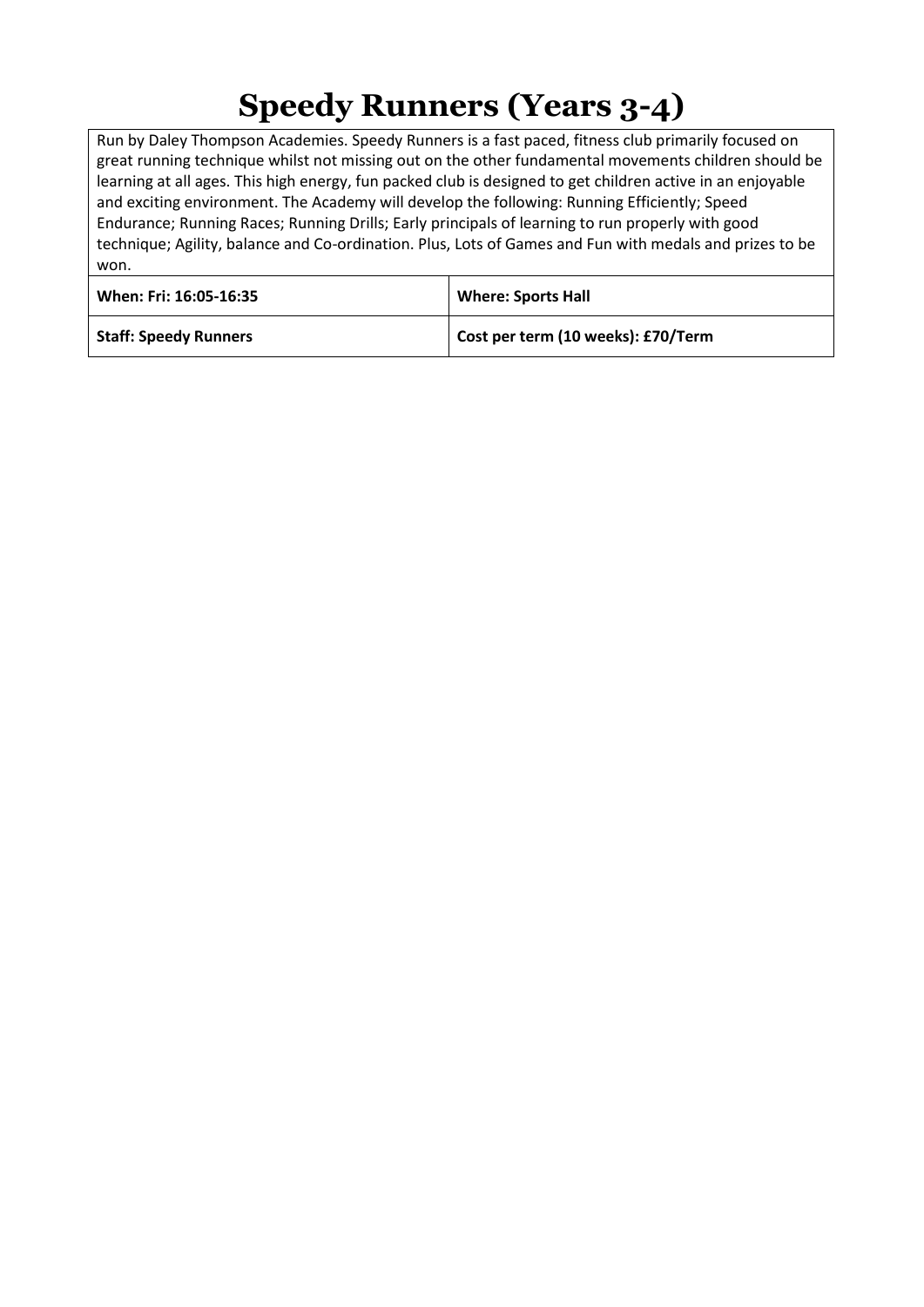

## **Junior Brass (Year 4)**

Year 4 boys (by invitation) ready to join an ensemble. Boys will prepare pieces for the Spring concert and Summer Fair.

| When: Mon: 08:00-08:30   | Where: G1                          |
|--------------------------|------------------------------------|
| <b>Staff: Mr Kennedy</b> | Cost per term (10 weeks): £35/Term |

#### **Cricket (Year 4 only)**

Boys will take part in cricket net sessions using the RGS Prep site. This will include both hard and soft ball practice and will focus on the core elements of cricket. It is expected to stretch the current abilities of our pupils and is aimed at those who are striving to play competitive cricket for the school. The club serves as a way to increase confidence in hard ball facets of the game and will also have fielding elements.

| When: Mon: 16:05-16:45  | <b>Where: Sports Field</b>        |
|-------------------------|-----------------------------------|
| <b>Staff: Mr Divers</b> | Cost per term (10 weeks): £0/Term |

## **Tennis (Year 4)**

A fun tennis session for all tennis abilities. Working on all areas of the game, with technical and tactical teaching.

| When: Mon: 16:45-17:15 | <b>Where: Astro</b>                |
|------------------------|------------------------------------|
| <b>Staff: Tennis</b>   | Cost per term (10 weeks): £55/Term |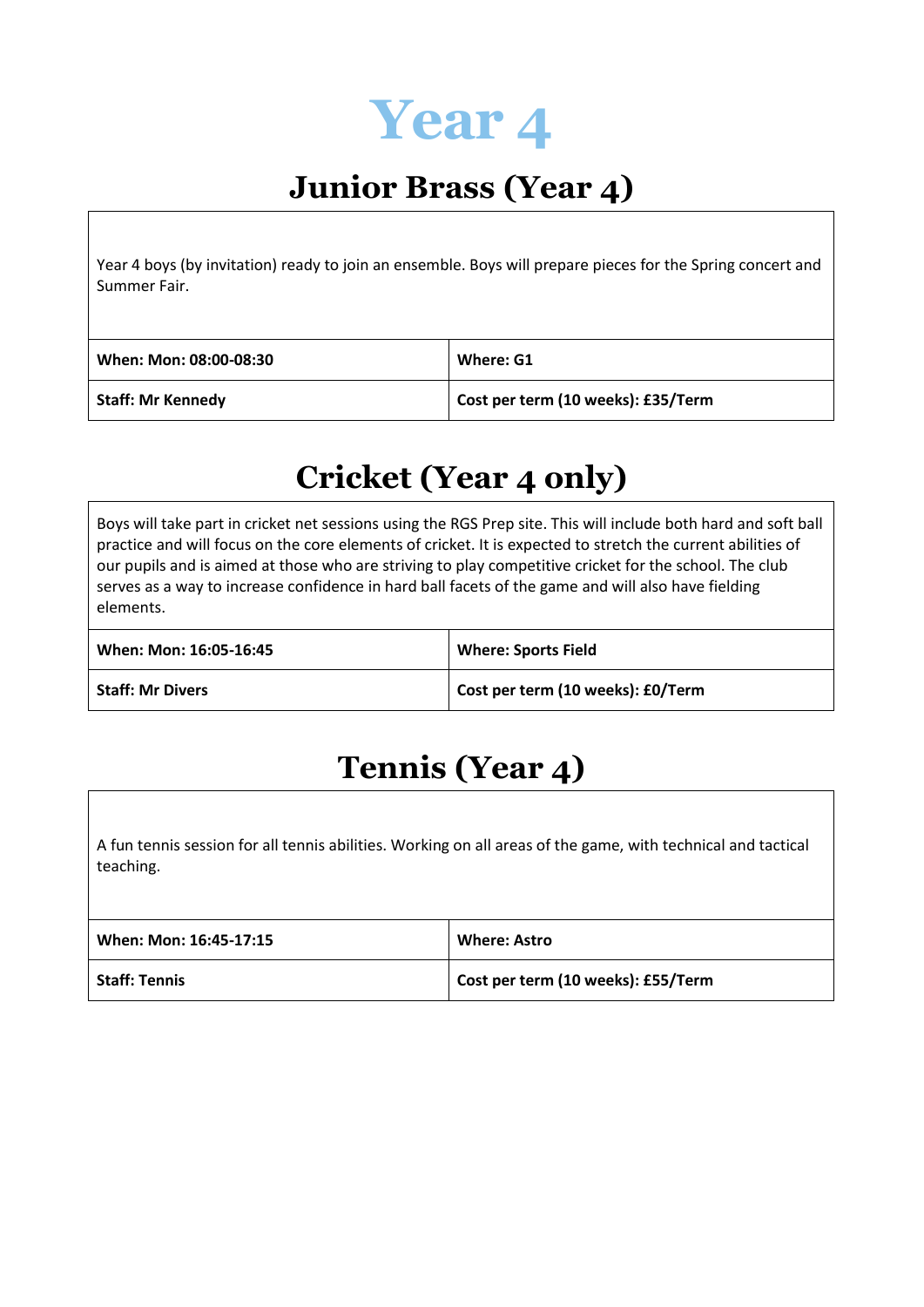#### **Fitness Club (Year 4 only)**

Fitness club will put the boys through their paces every week through body circuit training. Boys will need steely determination and an ability to push themselves whilst working in a high intensity environment.

| When: Tue: 07:45-08:15                   | <b>Where: Sports Hall</b>         |
|------------------------------------------|-----------------------------------|
| <b>Staff: Mr Saville &amp; Mr Divers</b> | Cost per term (10 weeks): £0/Term |

## **Inspire Chess (Years 3-6)**

Come to chess club for games with great players of all ages, together with the chance to play in fixtures and tournaments. Boys are to attend up until half term only.

| When: Tue: 13:15-13:45   | Where: Mrs Fenton's Room (LH F08) |
|--------------------------|-----------------------------------|
| <b>Staff: Mrs Fenton</b> | Cost per term (10 weeks): £0/Term |

## **Typing (Years 3-6)**

Join and learn to touch type quickly and efficiently with our school's Typing Club. We are learning to touch type using QWERTY keyboard through typing games, videos, and other activities for typists of all levels.

| When: Tue: 13:15-13:45              | Where: LF04                       |
|-------------------------------------|-----------------------------------|
| <b>Staff: Mrs Champanhet Scrace</b> | Cost per term (10 weeks): £0/Term |

## **Coding & Catch-Up Drop-in (Years 4-6)**

This is an informal drop in session where boys can continue work on their computing projects, or catch up on anything else from other lessons they may need. Any boys who want to come and do some other coding activities to further their skills can also come along to work on a range of different projects away from the curriculum.

| When: Tue: 13:15-13:45    | <b>Where: ICT Suite</b>           |
|---------------------------|-----------------------------------|
| <b>Staff: Mr Williams</b> | Cost per term (10 weeks): £0/Term |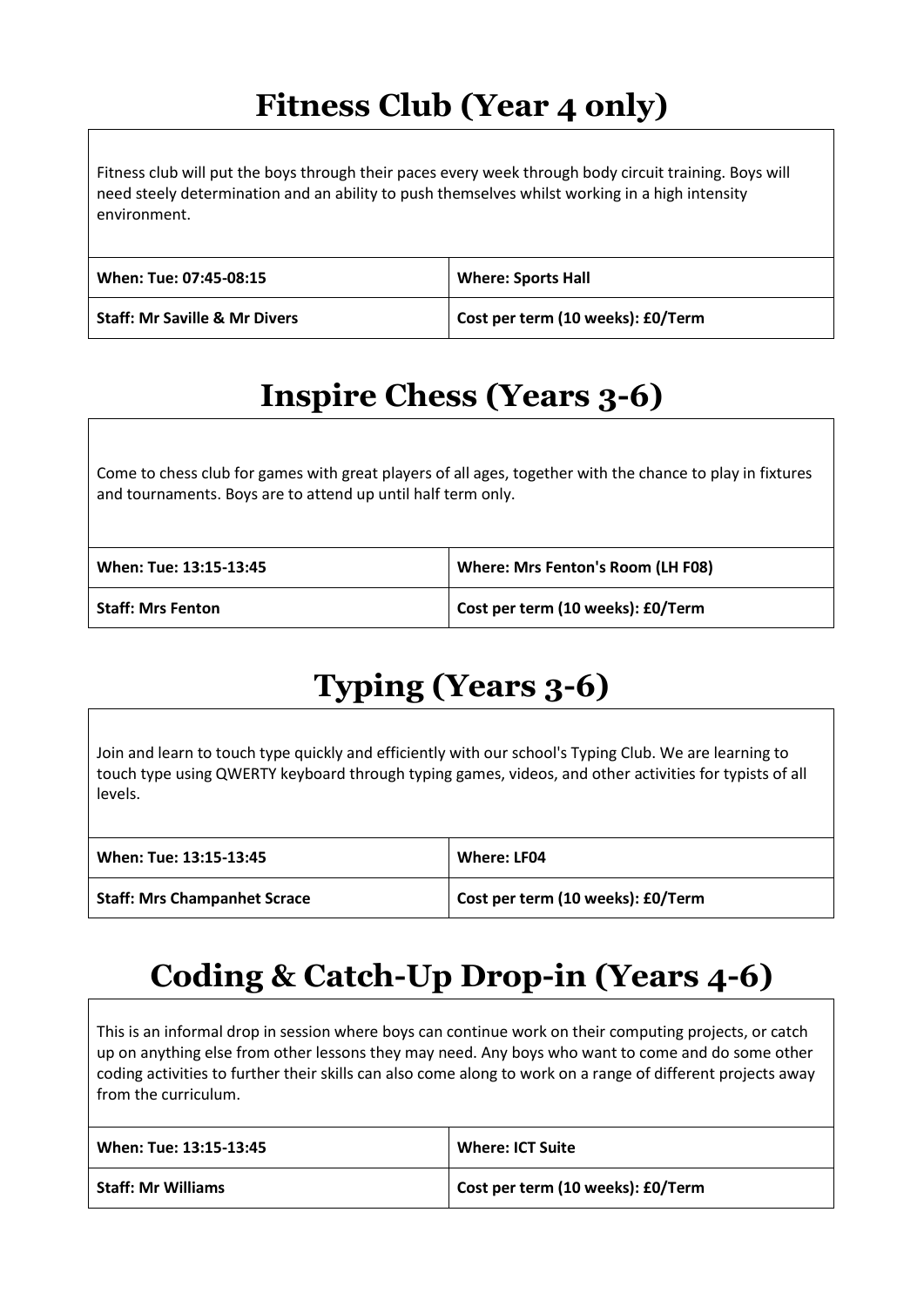## **Judo (Year 4)**

Judo is a sport for children of all sizes and abilities, helping to improve fitness, coordination and confidence. Boys will have the opportunity to be graded and take part in competitions, however they are very welcome to take part in lessons just to train, learn some self-defence and socialise. A Judo kit is required to continue after the half term of their first term. Should the boys wish to grade in the Spring and summer terms they will require British Judo Membership at an annual cost of £20.

| When: Tue: 16:05-16:35 | <b>Where: Mezzanine</b>            |
|------------------------|------------------------------------|
| Staff: Judo            | Cost per term (10 weeks): £75/Term |

#### **M:Tech Tuesday (Year 4)**

M:Tech is a fun and engaging way for your child to learn to create exciting music. Available to children aged 7-13 and suitable for all levels of musical ability. In the Summer 2022 term the children will be working on Project 'VIRTUAL REALITY'. Strap in and buckle up as we travel through space and time in a mind blowing virtual reality video. In this exciting mission we will compose atmospheric music and create epic sound effects as we journey into ... Project Virtual Reality! A digital download is emailed directly to parents and a Certificate will be given out in assembly at the end of the term.

| When: Tue: 16:05-16:45 | <b>Where: Library</b>               |
|------------------------|-------------------------------------|
| l Staff: M:Tech        | Cost per term (10 weeks): £185/Term |

## **P2P Multi-Sports (Year 4)**

P2P is running their action-packed multi-sport holiday camp in after school clubs. This club is aimed at all abilities and created to promote maximum fun and enjoyment. The sport or activity will be different every week. The sessions are designed for boys to participate in short, sharp games with plenty of mixing of team players to avoid a competitive edge.

| When: Tue: 16:45-17:15 | <b>Where: Sports Hall (half)</b>   |
|------------------------|------------------------------------|
| <b>Staff: P2P</b>      | Cost per term (10 weeks): £75/Term |

#### **String Ensemble (Years 4-6)**

Open to all Year 4-6 (bowed) string players. Boys will prepare pieces for the Spring concert.

| When: Wed: 08:00-08:30  | <b>Where: Mezzanine</b>            |
|-------------------------|------------------------------------|
| <b>Staff: Miss Hill</b> | Cost per term (10 weeks): £35/Term |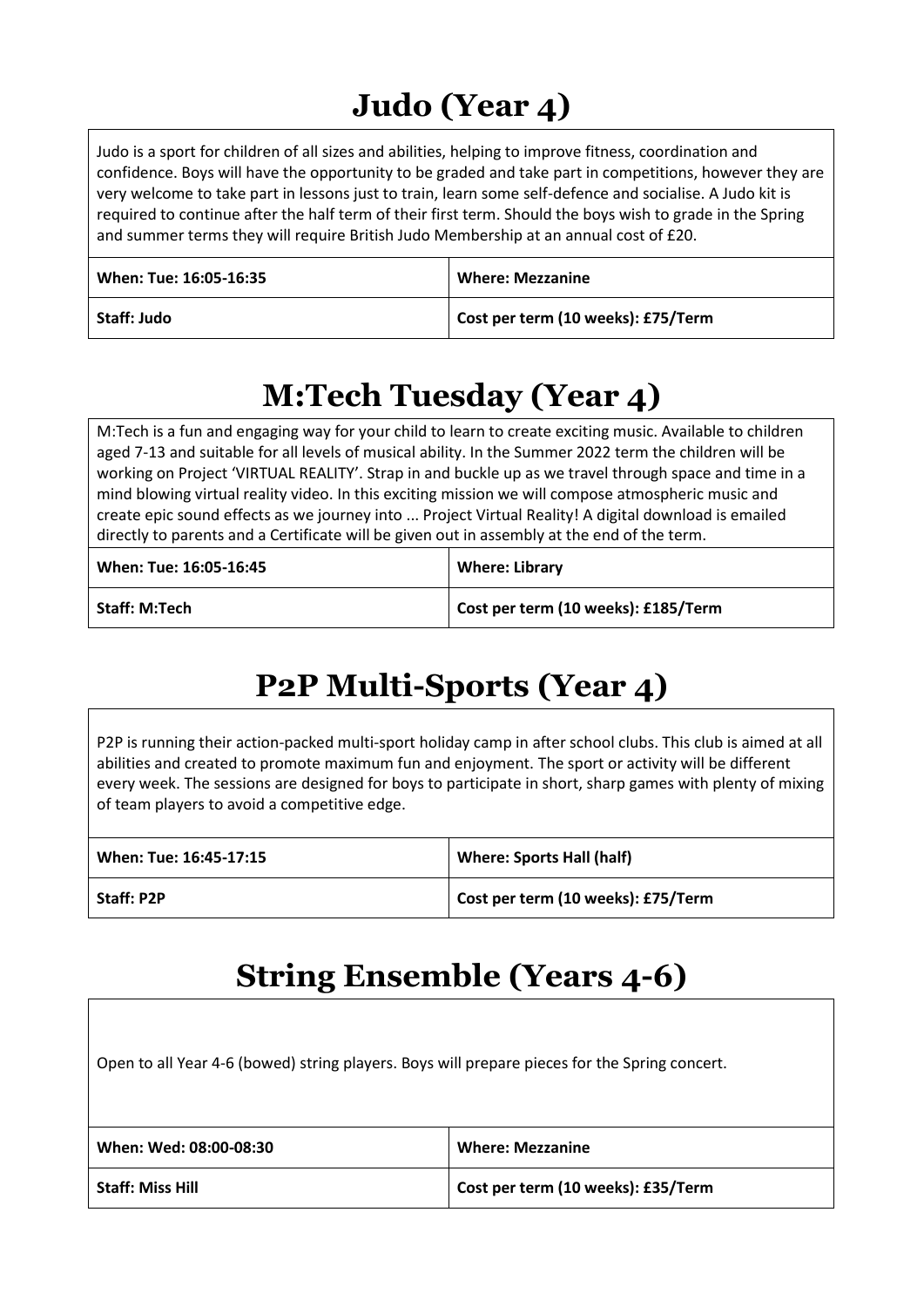## **Junior Choir (Years 3 & 4)**

Open to all Year 3 and 4 boys wishing to sing in the choir. We will be preparing songs for performance in the Spring concert and Summer Fair.

| When: Wed: 13:15-13:45 | <b>Where: LPS</b>                 |
|------------------------|-----------------------------------|
| <b>Staff: Mrs Ford</b> | Cost per term (10 weeks): £0/Term |

## **Inspire Mythology (Years 3-6)**

The Minimus Mythology Competition attracts entries from all around the country. If you love mythology, and would like to participate in a creative project to try to win the Competition, come to Mythology Club.

| When: Wed: 13:15-13:45   | Where: LH F08 (Mrs Fenton's classroom) |
|--------------------------|----------------------------------------|
| <b>Staff: Mrs Fenton</b> | Cost per term (10 weeks): £0/Term      |

## **Art Catch-up/Drop-in (Year 4 & 5)**

Open to all boys in Years 4 & 5 who would like to catch-up or drop-in to carry on with artwork.

| When: Wed: 13:15-13:45        | <b>Where: Art Room</b>            |
|-------------------------------|-----------------------------------|
| <b>Staff: Ms Lucas-Haynes</b> | Cost per term (10 weeks): £0/Term |

#### **Junior Wind Ensemble (Year 4)**

| Year 4 boys (by invitation) ready to join an ensemble. Boys will prepare pieces for the Spring concert and<br>Summer Fair. |                                    |
|----------------------------------------------------------------------------------------------------------------------------|------------------------------------|
| When: Wed: 16:00-16:45                                                                                                     | <b>Where: Music Room</b>           |
| <b>Staff: Ms Dubery</b>                                                                                                    | Cost per term (10 weeks): £35/Term |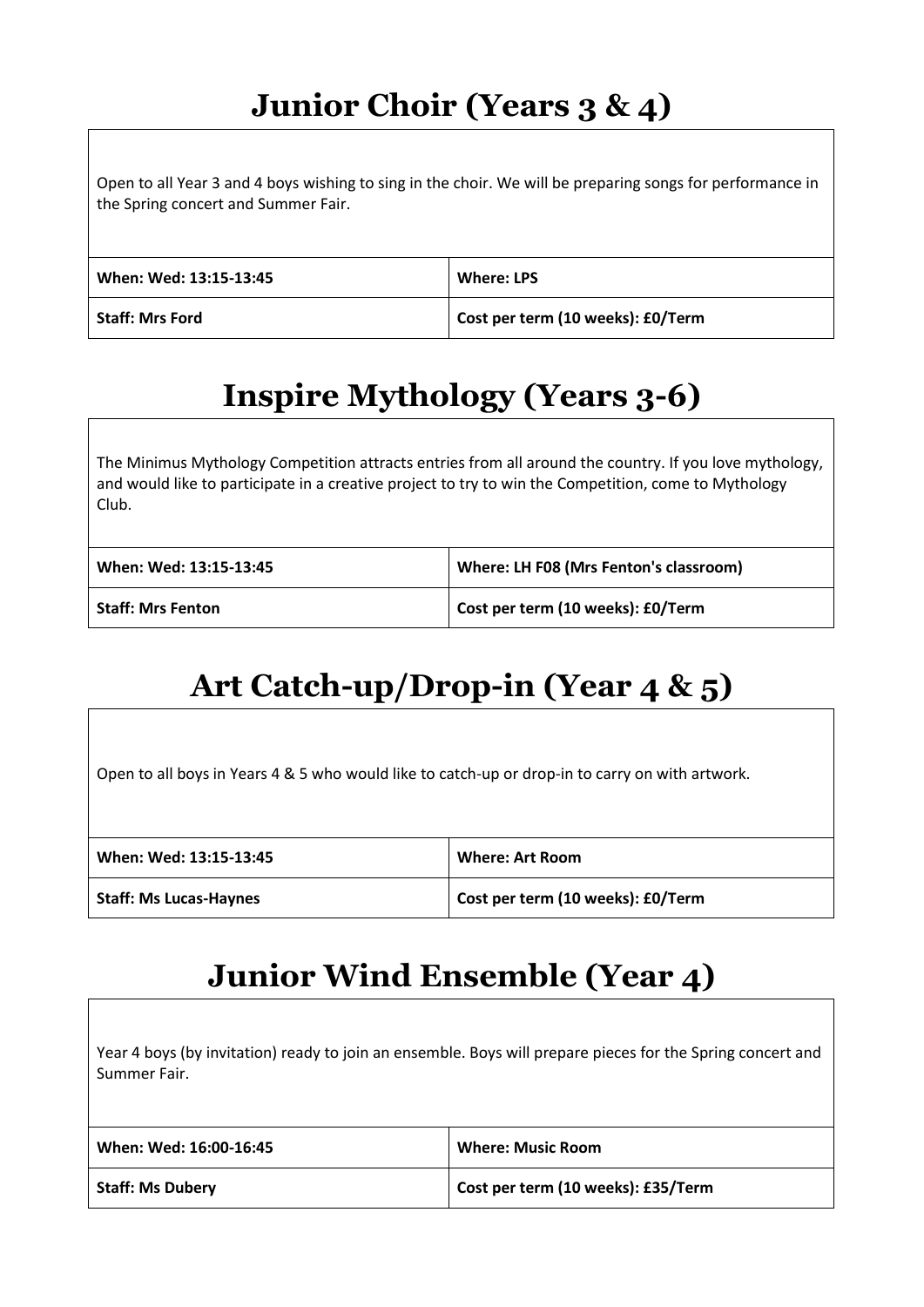#### **ComputerXplorers (Yr 3 & 4)**

Stop frame animation and Scratch video games. For the first half term the boys will learn how to make a stop frame animation film. For the second half term they will make a motion activated video game in Scratch.

| When: Wed: 16:05-16:55         | Where: ICT Suite                   |
|--------------------------------|------------------------------------|
| <b>Staff: Computer Xplorer</b> | Cost per term (10 weeks): £70/Term |

## **Origami (Years 3 & 4)**

Origami is the Japanese art of paper folding, which dates back to the 17th century. If you would like to have a go at creating a work of art out of a single sheet of paper, then come along to Origami Club!

| When: Thu: 13:15-13:45    | Where: LH F04                     |
|---------------------------|-----------------------------------|
| <b>Staff: Mrs Mendoza</b> | Cost per term (10 weeks): £2/Term |

#### **Rubix Cube (Years 3-6)**

RUBIX club will run as a lunch time club and offer a chance for boys to learn, practice and challenge others. Mr Beever alongside some of the boys will assist the boys to learn new algorithms and various 2x2, 3x3, 4x4, Megaminx, Pyraminx, Skewb and others to solve.

| When: Thu: 13:15-13:45  | Where: LH F06                     |
|-------------------------|-----------------------------------|
| <b>Staff: Mr Beever</b> | Cost per term (10 weeks): £0/Term |

#### **Chorister Theory**

| Compulsory for Year 4, 5 and 6 Guildford Cathedral Choristers. Run by the music staff of Guildford<br>Cathedral. |                                   |
|------------------------------------------------------------------------------------------------------------------|-----------------------------------|
| When: Thu: 13:15-13:45                                                                                           | Where: G1                         |
| <b>Staff: Cathedral Staff</b>                                                                                    | Cost per term (10 weeks): £0/Term |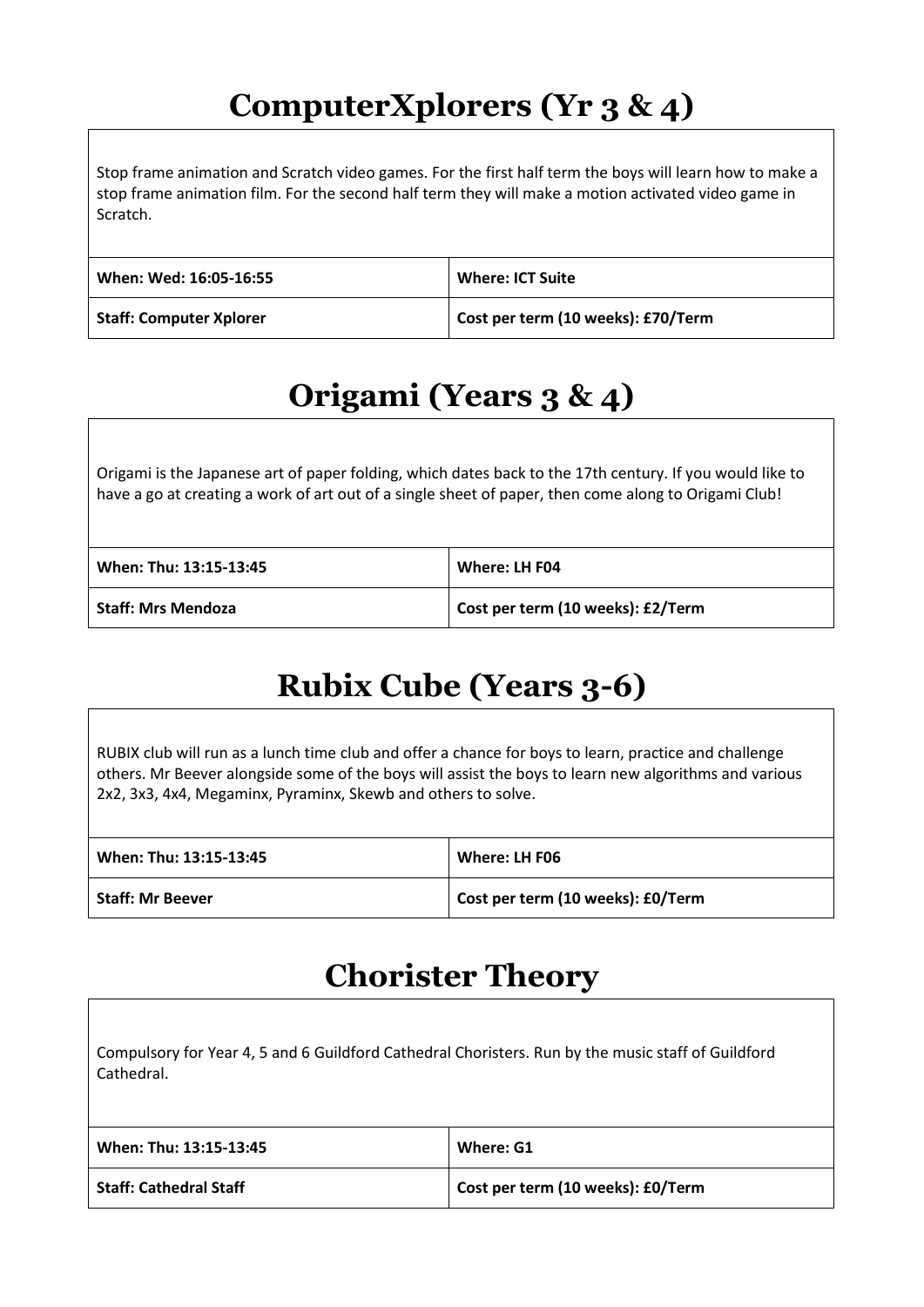## **P2P Dodgeball (Year 4)**

Dodgeball has rapidly grown in popularity on P2P's holiday camps and has become one of the most highly participated school team sports in the country. Dodgeball is a fast-pace and enjoyable game that requires minimal experience. P2P has developed many differentiated strategy and tactical activity variations of the traditional dodgeball game involving throwing, dodging, and catching. Our focus is to promote better coordination, movement, balance, spatial awareness, and teamwork.

| When: Thu: 16:05-16:35 | <b>Where: Sports Hall (half)</b>   |
|------------------------|------------------------------------|
| Staff:                 | Cost per term (10 weeks): £75/Term |

#### **Futsal (Year 4)**

9 Reasons why you should play Futsal :- Ball Touches: Compared to football in Futsal player's touch the ball 210 more often. Ball Control: With limited space and constant pressure players enhance their 1st touch and ability to protect the ball. Speed of Play: With increased ball touches and good ball control players learn to think and play faster. Creativity: Given the limited time and space player's must be creative in finding solutions and ways to escape pressure. using fakes and feints. Continuity: Action is continuous so players have to maintain focus as the ball is hardly ever out of play. Knowledge: With all player's moving in non-stop action mode, player's understanding of the game is enhanced. Improved finishing: The small size of the pitch results in more attacking moments and opportunities to shoot on goal. Work ethic: You are constantly involved when playing Futsal you are always on the move and have to work super hard to create chances on goal. Fun: All players enjoy the challenge of playing a fast paced, high energy and skill orientated game.

| When: Thu: 16:10-16:40 | <b>Where: Astro</b>                |
|------------------------|------------------------------------|
| <b>Staff: Futsal</b>   | Cost per term (10 weeks): £70/Term |

## **Quiz Club (Years 3-6)**

If you love General Knowledge, Quiz Club is for you! Every week we will be in teams, answering questions on a variety of subjects. It's fun! It's fast!...and you learn so much in 30 minutes!

| When: Fri: 13:15-13:45 | Where: LH G06 (Mrs Dyason's Room) |
|------------------------|-----------------------------------|
| <b>Staff: Mr Moore</b> | Cost per term (10 weeks): £0/Term |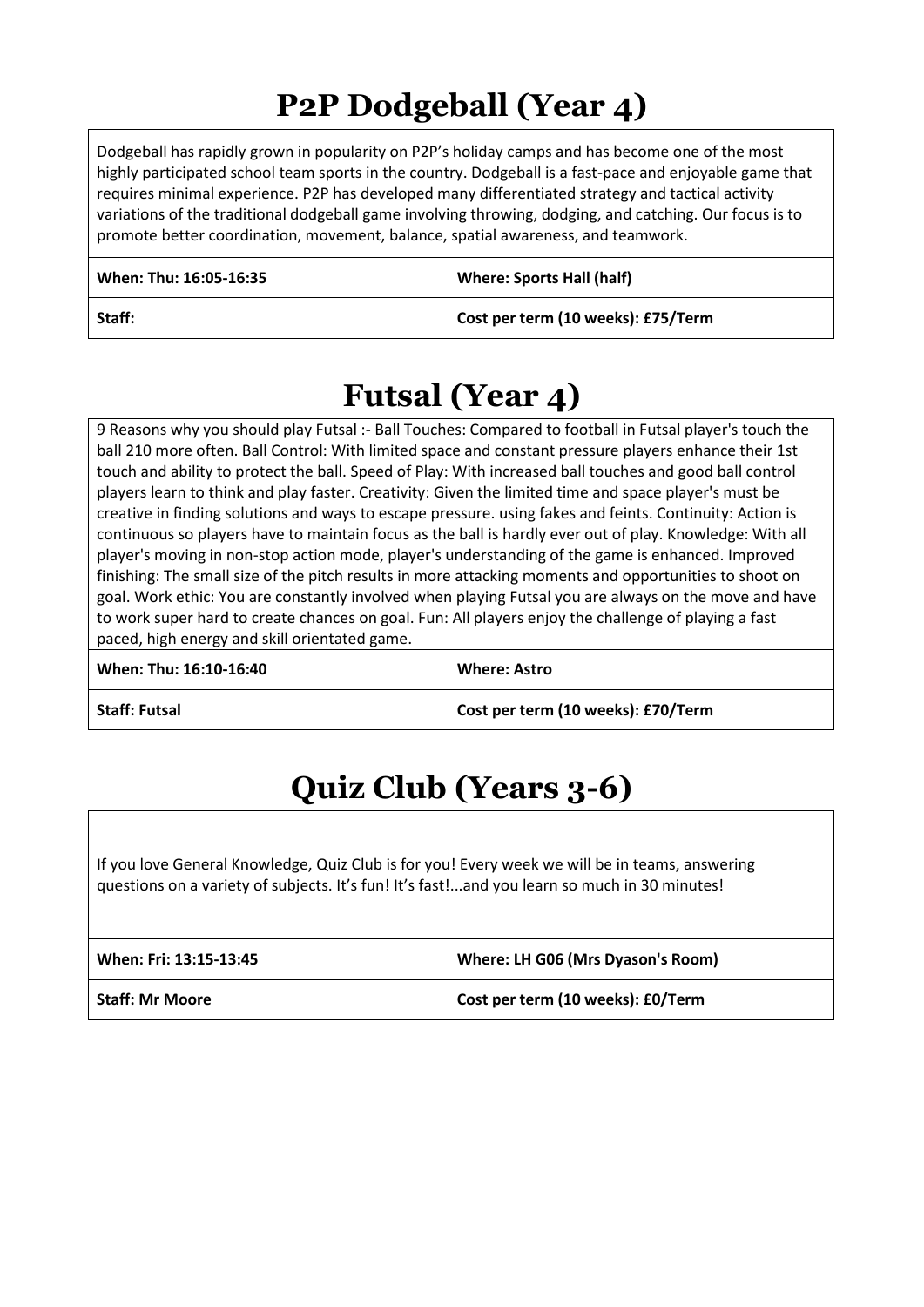## **Gardening Drop-In (Years 4 & 6) After Half Term**

Gardening drop in club provides the opportunity for boys to spend some calm, relaxed time undertaking a range of seasonal gardening activities. In the Trinity term we will be planting seeds, tending the growing plants, harvesting vegetables, weeding, mulching and creating a wildlife area. This session is for Years 4 & 6 only and will run from half term onwards. There will be a £10 charge for this club.

| When: Fri: 13:15-13:45                    | <b>Where: Garden</b>               |
|-------------------------------------------|------------------------------------|
| <b>Staff: Mrs Millar &amp; Miss Hough</b> | Cost per term (10 weeks): £10/Term |

## **Athletic Development (Years 3 & 4)**

Designed to help aspiring students reach their sporting potential, Athletic Development sessions include a mixture of speed, plyometrics, jumping and landing, and change of direction to help improve skills for all sports. It is our aim at Lions to help students to move better, improve performance and reduce the chances of injury.

| When: Fri: 16:00-16:40             | <b>Where: Sports Field</b>            |
|------------------------------------|---------------------------------------|
| <b>Staff: Athletic Development</b> | Cost per term (10 weeks): £72.50/Term |

## **Speedy Runners (Years 3-4)**

Run by Daley Thompson Academies. Speedy Runners is a fast paced, fitness club primarily focused on great running technique whilst not missing out on the other fundamental movements children should be learning at all ages. This high energy, fun packed club is designed to get children active in an enjoyable and exciting environment. The Academy will develop the following: Running Efficiently; Speed Endurance; Running Races; Running Drills; Early principals of learning to run properly with good technique; Agility, balance and Co-ordination. Plus, Lots of Games and Fun with medals and prizes to be won.

| When: Fri: 16:05-16:35       | <b>Where: Sports Hall</b>          |
|------------------------------|------------------------------------|
| <b>Staff: Speedy Runners</b> | Cost per term (10 weeks): £70/Term |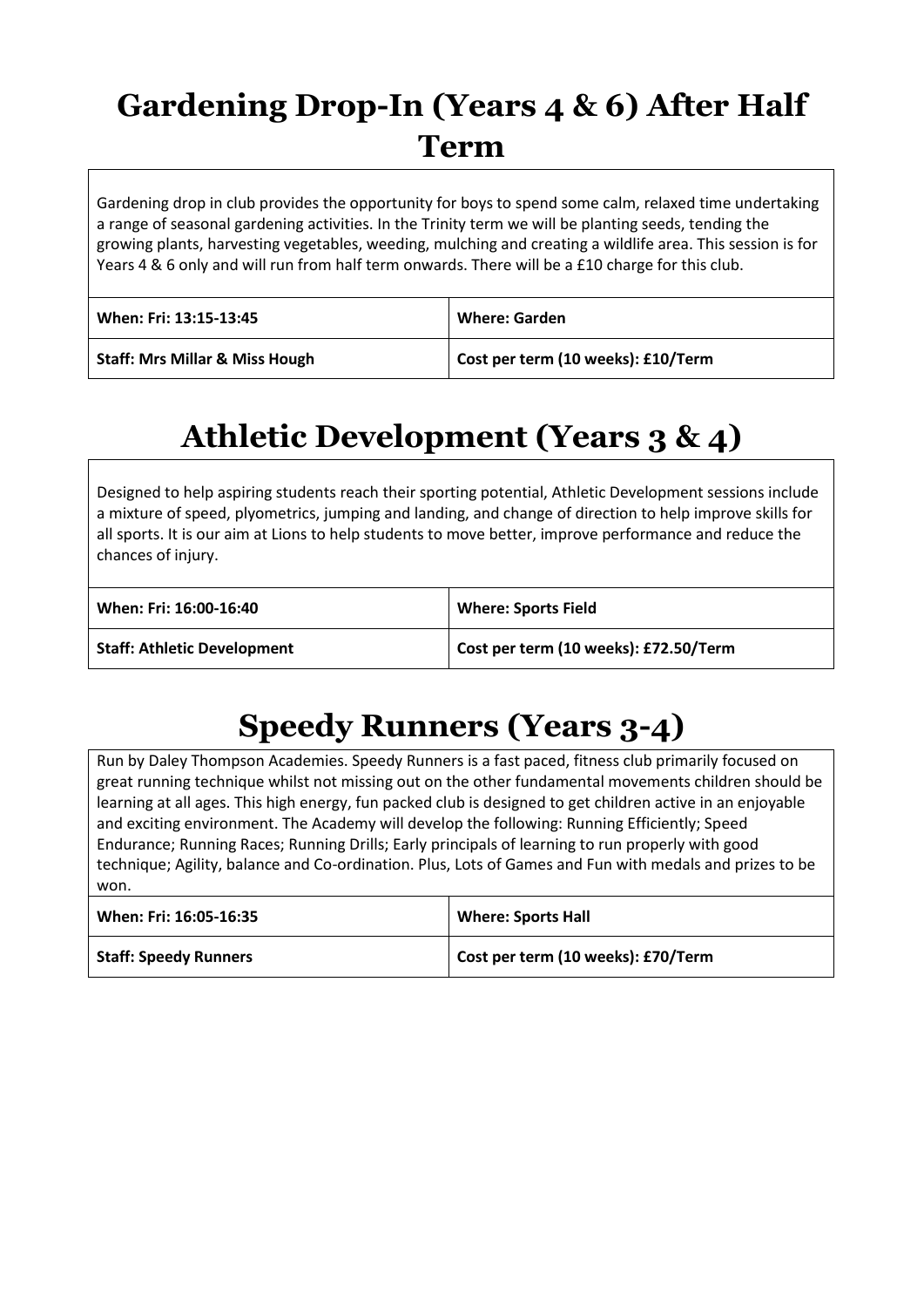## **M:Tech Friday (Year 4)**

M:Tech is a fun and engaging way for your child to learn to create exciting music. Available to children aged 7-13 and suitable for all levels of musical ability. In the Summer 2022 term the children will be working on Project 'VIRTUAL REALITY'. Strap in and buckle up as we travel through space and time in a mind blowing virtual reality video. In this exciting mission we will compose atmospheric music and create epic sound effects as we journey into ... Project Virtual Reality! A digital download is emailed directly to parents and a Certificate will be given out in assembly at the end of each term.

| When: Fri: 16:05-16:45 | <b>Where: Library</b>               |
|------------------------|-------------------------------------|
| <b>Staff: M:Tech</b>   | Cost per term (10 weeks): £185/Term |

## **Core Football (Year 4)**

Our After School Football Club focuses on enjoyment and development for children of all abilities with our fully qualified coaching staff. Whether looking to try football for the first time, or a more experienced player we will be working on different aspects of the game each week through drills, games and practice matches.

| When: Fri: 16:45-17:15      | <b>Where: Astro</b>                |
|-----------------------------|------------------------------------|
| <b>Staff: Core Football</b> | Cost per term (10 weeks): £50/Term |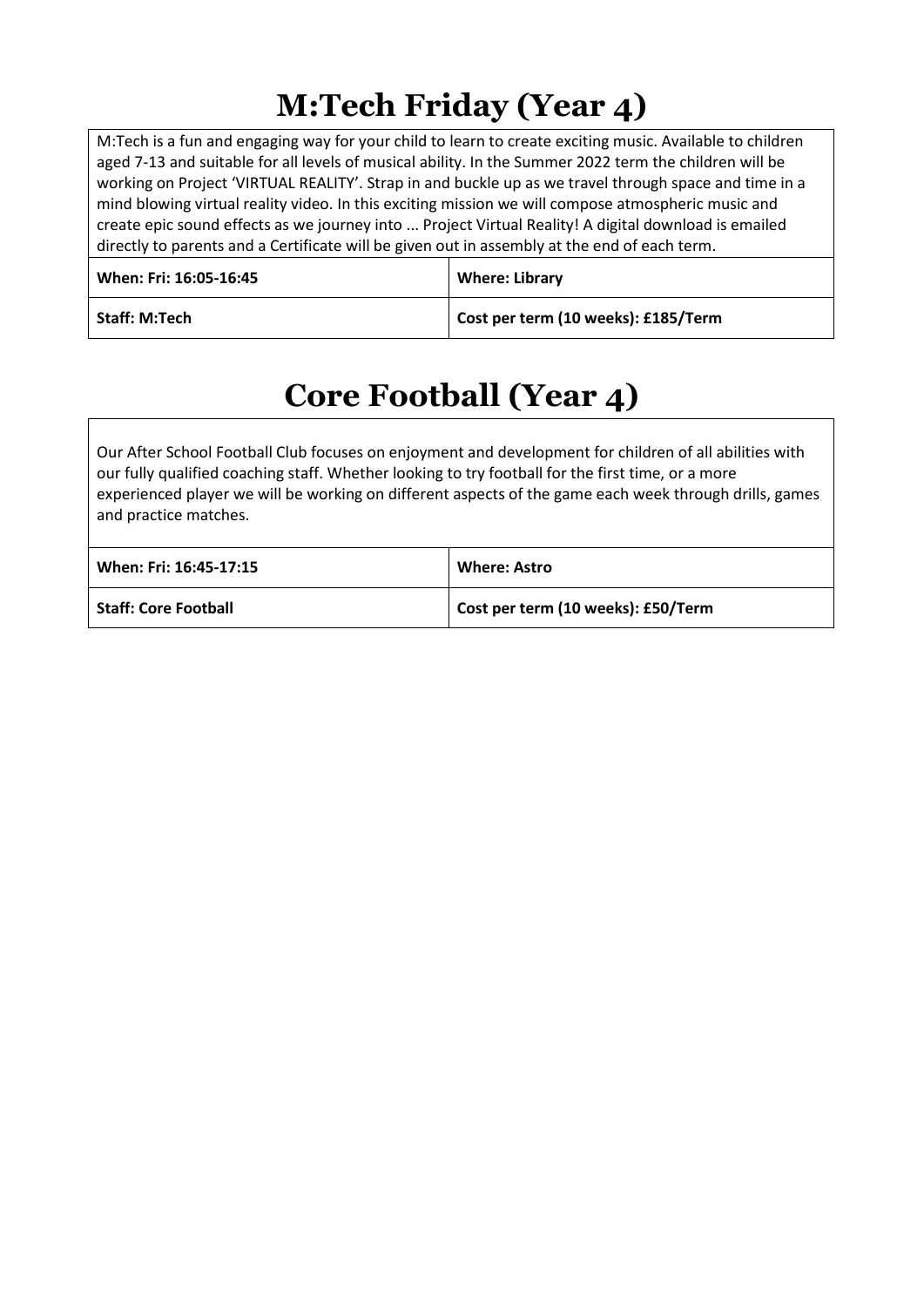

## **Fitness Club (Year 5 only)**

Fitness club will put the boys through their paces every week through body circuit training. Boys will need steely determination and an ability to push themselves whilst working in a high intensity environment. Please enter through the Sports Hall doors.

| When: Mon: 07:45-08:15                   | <b>Where: Sports Hall</b>         |
|------------------------------------------|-----------------------------------|
| <b>Staff: Mr Saville &amp; Mr Divers</b> | Cost per term (10 weeks): £0/Term |

#### **Guitar Ensemble (Year 5 & 6)**

Year 5 and Year 6 boys (by invitation) ready to join an ensemble. Boys will prepare pieces for the Spring concert and performances at the end of the term.

| When: Mon: 08:00-08:30   | Where: Ensemble Room               |
|--------------------------|------------------------------------|
| <b>Staff: Mr Jarrett</b> | Cost per term (10 weeks): £35/Term |

## **Senior Choir (Year 5 & 6)**

We have been invited to sing with RGS for a new commission in the Cathedral. Open to all Year 5 and Year 6 boys who would like to sing in the choir. The choir will be preparing pieces for the Spring concert and the RGS new commission.

| When: Mon: 13:15-13:45 | Where: LPS                        |
|------------------------|-----------------------------------|
| <b>Staff: Mrs Ford</b> | Cost per term (10 weeks): £0/Term |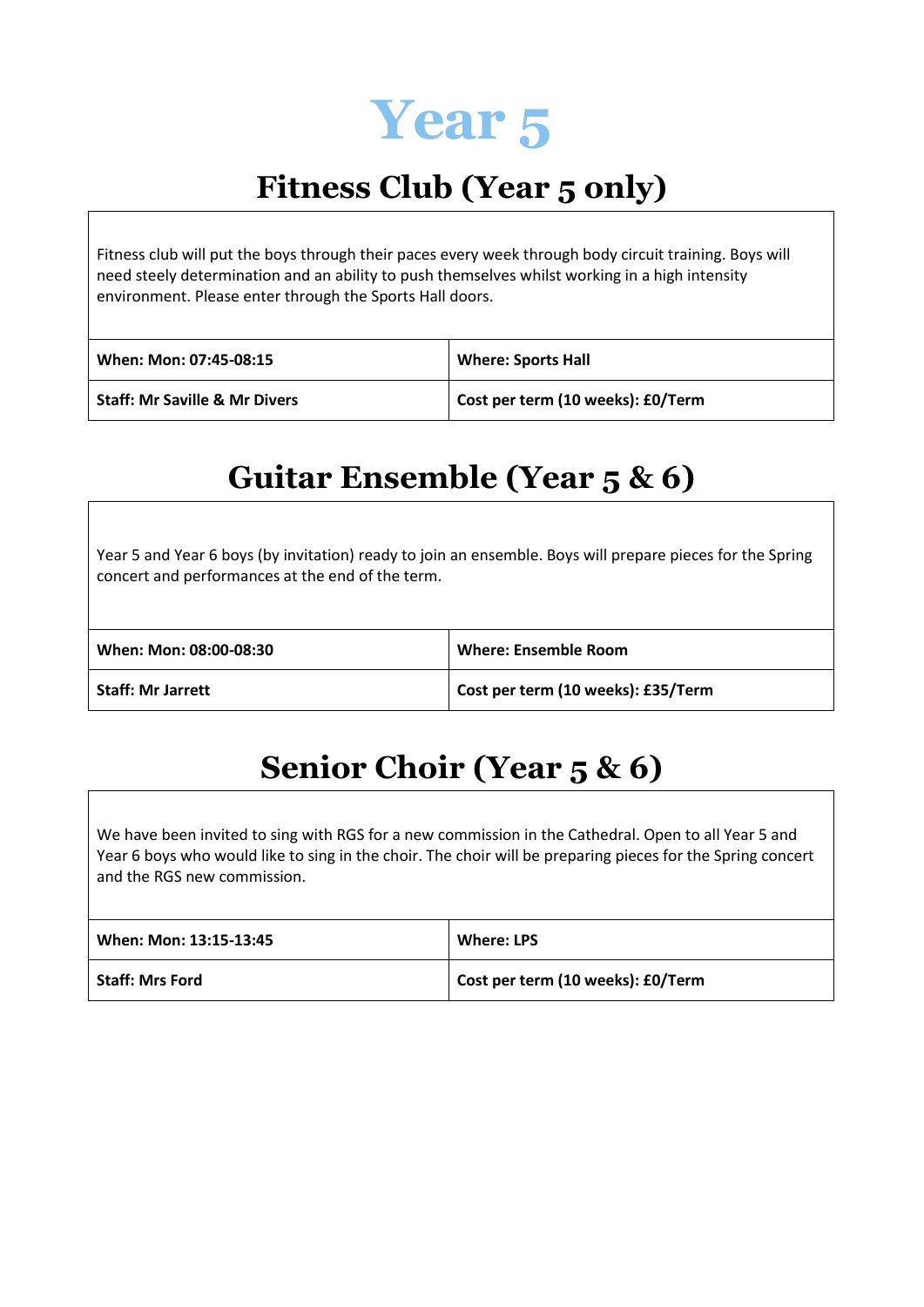## **P2P Multi-Sports (Year 5)**

P2P is running their action-packed multi-sport holiday camp in after school clubs. This club is aimed at all abilities and created to promote maximum fun and enjoyment. The sport or activity will be different every week. The sessions are designed for boys to participate in short, sharp games with plenty of mixing of team players to avoid a competitive edge.

| When: Mon: 16:05-16:35 | <b>Where: Sports Hall (half)</b>   |
|------------------------|------------------------------------|
| <b>Staff: P2P</b>      | Cost per term (10 weeks): £75/Term |

## **Inspire Chess (Years 3-6)**

Come to chess club for games with great players of all ages, together with the chance to play in fixtures and tournaments. Boys are to attend up until half term only.

| When: Tue: 13:15-13:45   | Where: Mrs Fenton's Room (LH F08) |
|--------------------------|-----------------------------------|
| <b>Staff: Mrs Fenton</b> | Cost per term (10 weeks): £0/Term |

## **Typing (Years 3-6)**

Join and learn to touch type quickly and efficiently with our school's Typing Club. We are learning to touch type using QWERTY keyboard through typing games, videos, and other activities for typists of all levels.

| When: Tue: 13:15-13:45              | Where: LF04                       |
|-------------------------------------|-----------------------------------|
| <b>Staff: Mrs Champanhet Scrace</b> | Cost per term (10 weeks): £0/Term |

## **Coding & Catch-Up Drop-in (Years 4-6)**

This is an informal drop in session where boys can continue work on their computing projects, or catch up on anything else from other lessons they may need. Any boys who want to come and do some other coding activities to further their skills can also come along to work on a range of different projects away from the curriculum.

| When: Tue: 13:15-13:45    | <b>Where: ICT Suite</b>           |
|---------------------------|-----------------------------------|
| <b>Staff: Mr Williams</b> | Cost per term (10 weeks): £0/Term |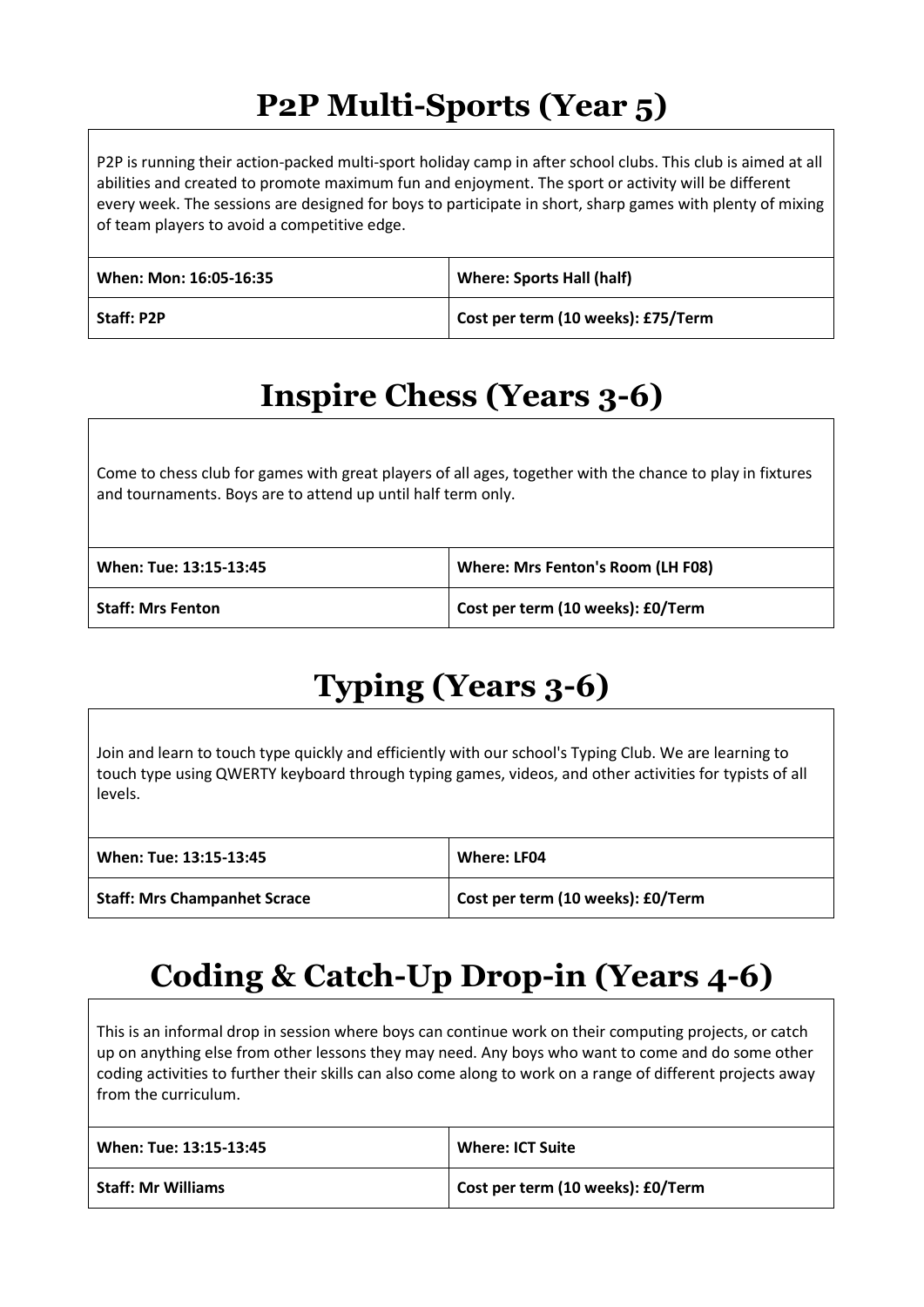## **Mindful Colouring (Years 5 & 6)**

Mindful colouring club is open to boys in Year 5 & 6, providing an opportunity to relax and unwind whilst creating beautiful and intricate designs

| When: Tue: 13:15-13:45  | Where: LG08                       |
|-------------------------|-----------------------------------|
| <b>Staff: Miss Codd</b> | Cost per term (10 weeks): £0/Term |

#### **Senior Brass (Year 5 & 6)**

For all Year 5 and 6 brass players. Boys will prepare pieces for the Spring concert and Summer Fair.

| When: Tue: 13:15-13:45 | Where: G1                          |
|------------------------|------------------------------------|
| <b>Staff: Mr Price</b> | Cost per term (10 weeks): £35/Term |

## **Wind Ensemble (Year 5 & 6)**

For all Year 5 and 6 woodwind instrument players (by invitation) who feel ready to play in an ensemble. Boys will prepare pieces for the Spring concert and Summer Fair.

| When: Tue: 13:15-13:45     | <b>Where: Music Room</b>          |
|----------------------------|-----------------------------------|
| <b>Staff: Mrs Chalmers</b> | Cost per term (10 weeks): £0/Term |

#### **Cricket (Year 5 only)**

Boys will take part in cricket net sessions using the RGS Prep site. This will include both hard and soft ball practice and will focus on the core elements of cricket. It is expected to stretch the current abilities of our pupils and is aimed at those who are striving to play competitive cricket for the school. The club serves as a way to increase confidence in hard ball facets of the game and will also have fielding elements.

| When: Tue: 16:00-16:45  | <b>Where: Sports Field</b>        |
|-------------------------|-----------------------------------|
| <b>Staff: Mr Divers</b> | Cost per term (10 weeks): £0/Term |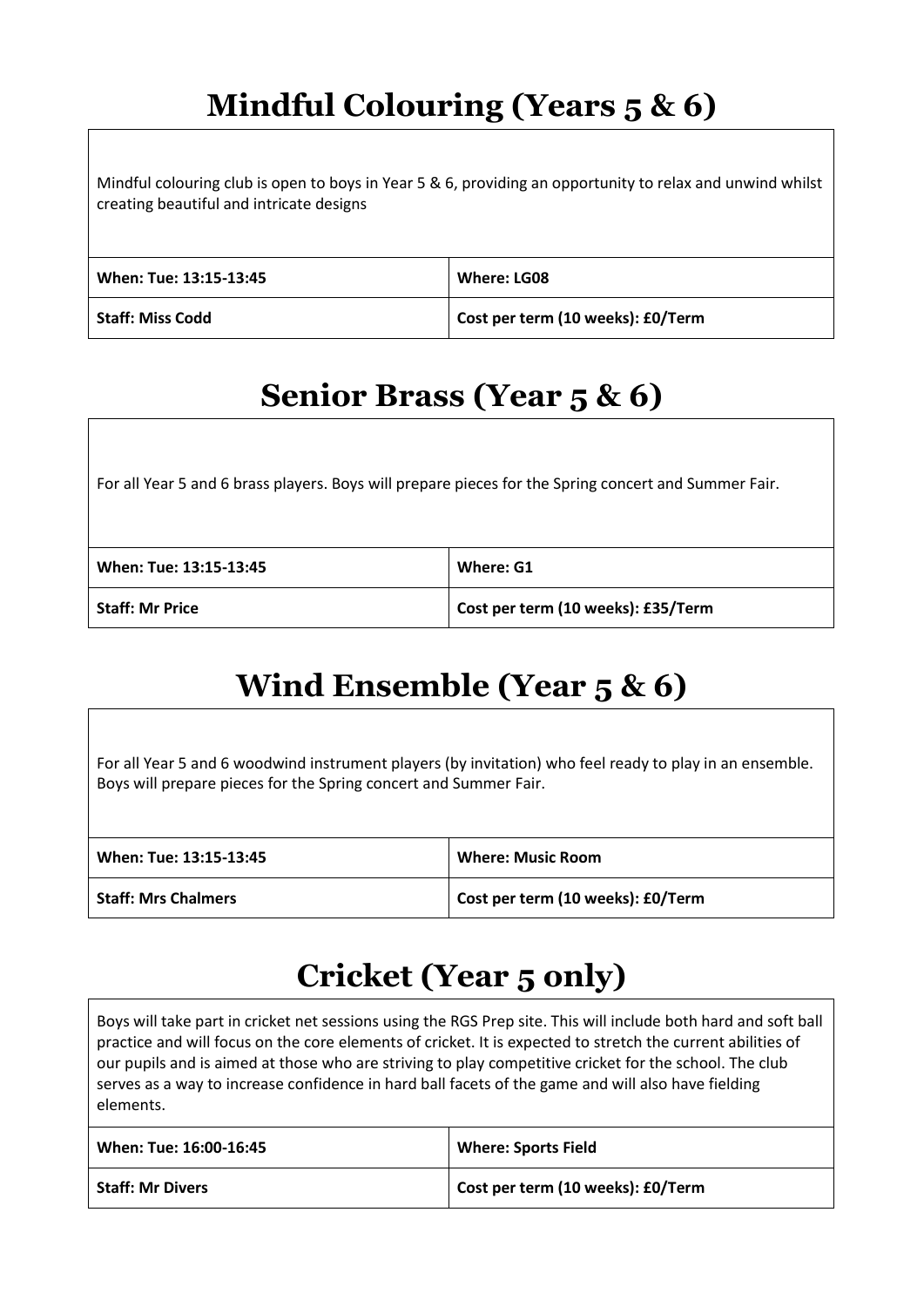#### **String Ensemble (Years 4-6)**

Open to all Year 4-6 (bowed) string players. Boys will prepare pieces for the Spring concert.

| When: Wed: 08:00-08:30  | <b>Where: Mezzanine</b>            |
|-------------------------|------------------------------------|
| <b>Staff: Miss Hill</b> | Cost per term (10 weeks): £35/Term |

## **Drama Scholars (Year 5) - Invite Only**

For Year 5 boys that are considering a drama scholarship. This club is by invitation only.

| When: Wed: 13:15-13:45 | <b>Where: Music Room</b>          |
|------------------------|-----------------------------------|
| Staff: Mrs Lanson      | Cost per term (10 weeks): £0/Term |

## **Inspire Mythology (Years 3-6)**

The Minimus Mythology Competition attracts entries from all around the country. If you love mythology, and would like to participate in a creative project to try to win the Competition, come to Mythology Club.

| When: Wed: 13:15-13:45   | Where: LH F08 (Mrs Fenton's classroom) |
|--------------------------|----------------------------------------|
| <b>Staff: Mrs Fenton</b> | Cost per term (10 weeks): £0/Term      |

#### **Art Catch-up/Drop-in (Year 4 & 5)**

Open to all boys in Years 4 & 5 who would like to catch-up or drop-in to carry on with artwork.

| When: Wed: 13:15-13:45        | Where: Art Room                   |
|-------------------------------|-----------------------------------|
| <b>Staff: Ms Lucas-Haynes</b> | Cost per term (10 weeks): £0/Term |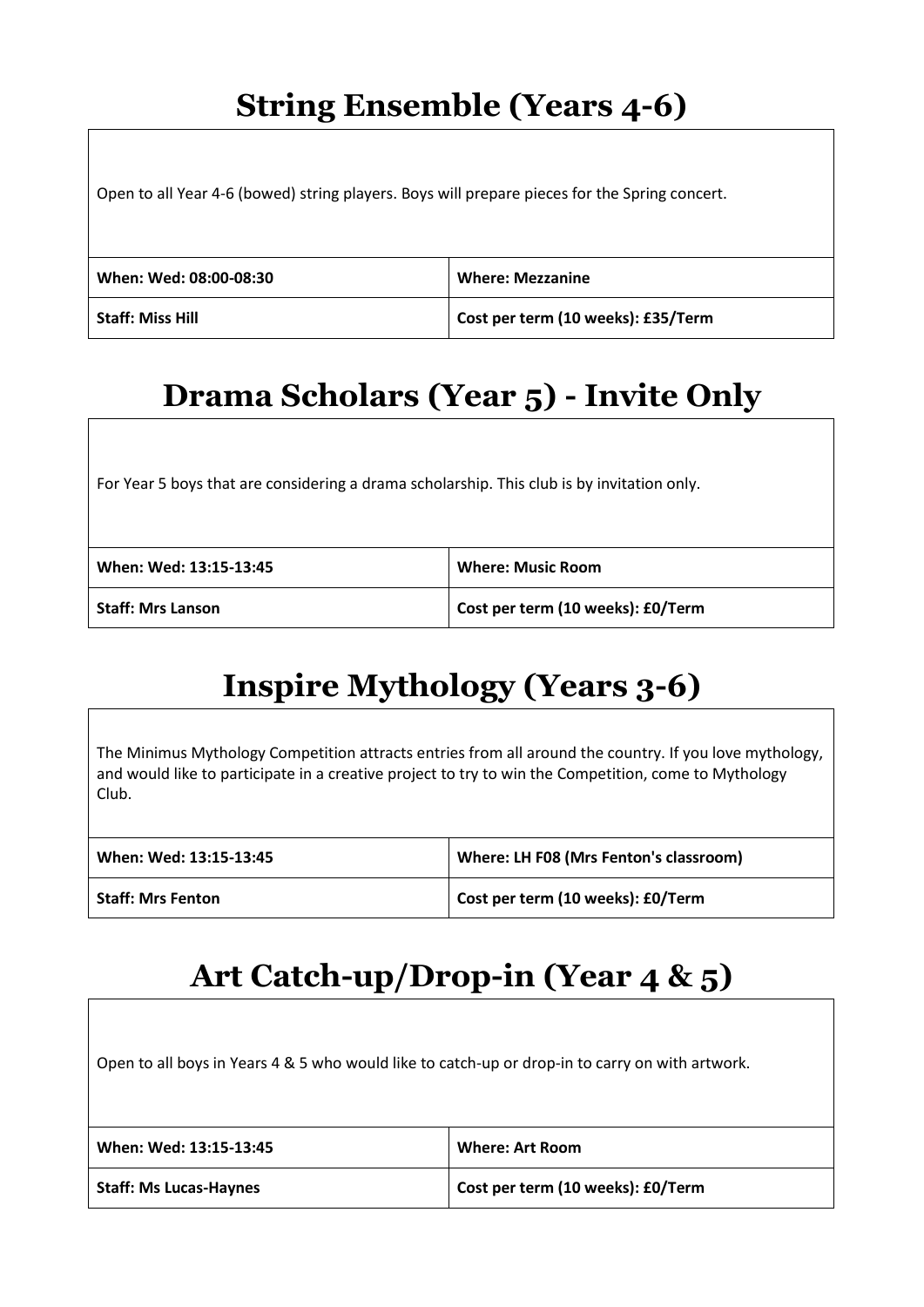## **Puzzle Club (Years 5 & 6)**

Puzzle club is for anyone who wants to push themselves in their thinking. There will be riddles, logic puzzles, crosswords, sudoku and for the boys to stretch their minds. They can set personal achievements and challenge others in the group if they choose to.

| When: Wed: 13:15-13:45    | Where: LH F02 (Mrs Traylen's Classroom) |
|---------------------------|-----------------------------------------|
| <b>Staff: Mrs Traylen</b> | Cost per term (10 weeks): £0/Term       |

## **Table Tennis (Year 5 & 6)**

Table Tennis club run by Mr Jones. This club is free of charge for this term. There is a maximum for this club of 16 participants

| When: Wed: 13:15-13:45 | <b>Where: Mezzanine</b>           |
|------------------------|-----------------------------------|
| Staff: Mr Jones        | Cost per term (10 weeks): £0/Term |

## **Futsal (Year 5)**

9 Reasons why you should play Futsal :- Ball Touches: Compared to football in Futsal player's touch the ball 210 more often. Ball Control: With limited space and constant pressure players enhance their 1st touch and ability to protect the ball. Speed of Play: With increased ball touches and good ball control players learn to think and play faster. Creativity: Given the limited time and space player's must be creative in finding solutions and ways to escape pressure. using fakes and feints. Continuity: Action is continuous so players have to maintain focus as the ball is hardly ever out of play. Knowledge: With all player's moving in non-stop action mode, player's understanding of the game is enhanced. Improved finishing: The small size of the pitch results in more attacking moments and opportunities to shoot on goal. Work ethic: You are constantly involved when playing Futsal you are always on the move and have to work super hard to create chances on goal. Fun: All players enjoy the challenge of playing a fast paced, high energy and skill orientated game.

| When: Wed: 16:45-17:15 | <b>Where: Astro</b>                |
|------------------------|------------------------------------|
| <b>Staff: Futsal</b>   | Cost per term (10 weeks): £70/Term |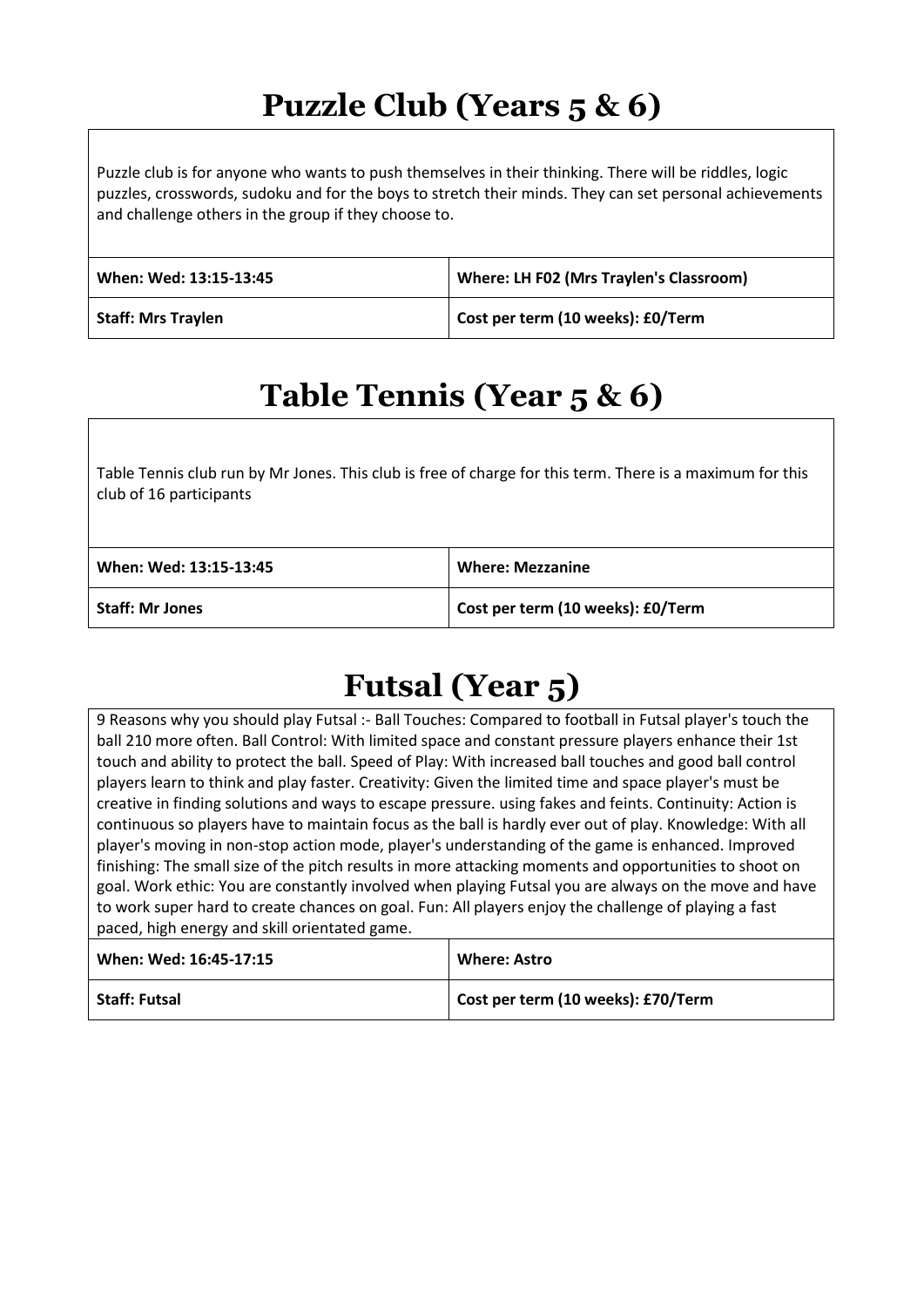## **Rubix Cube (Years 3-6)**

RUBIX club will run as a lunch time club and offer a chance for boys to learn, practice and challenge others. Mr Beever alongside some of the boys will assist the boys to learn new algorithms and various 2x2, 3x3, 4x4, Megaminx, Pyraminx, Skewb and others to solve.

| When: Thu: 13:15-13:45  | Where: LH F06                     |
|-------------------------|-----------------------------------|
| <b>Staff: Mr Beever</b> | Cost per term (10 weeks): £0/Term |

#### **Chorister Theory**

Compulsory for Year 4, 5 and 6 Guildford Cathedral Choristers. Run by the music staff of Guildford Cathedral.

| When: Thu: 13:15-13:45        | Where: G1                         |
|-------------------------------|-----------------------------------|
| <b>Staff: Cathedral Staff</b> | Cost per term (10 weeks): £0/Term |

## **Tri, Biath & Duathlon (Years 5 & 6)**

With the school starting to enter Triathlon/ Biathlon and Duathlon events, this is a perfect time refine your cardiovascular endurance and transitions. As well as the health benefits, you will also learn key skills to stay safe on a bicycle. For this club, a bike and helmet is required and to be brought in either on a weekly basis or left at school for a half term.

| When: Thu: 13:15-13:45 | <b>Where: Sports Field</b>        |
|------------------------|-----------------------------------|
| <b>Staff: Mr Dwyer</b> | Cost per term (10 weeks): £0/Term |

## **M:Tech (Year 5)**

M:Tech is a fun and engaging way for your child to learn to create exciting music. Available to children aged 7-13 and suitable for all levels of musical ability. In the Summer 2022 term the children will be working on Project 'VIRTUAL REALITY'. Strap in and buckle up as we travel through space and time in a mind blowing virtual reality video. In this exciting mission we will compose atmospheric music and create epic sound effects as we journey into ... Project Virtual Reality! A digital download is emailed directly to parents and a Certificate will be given out in assembly at the end of each term.

| When: Thu: 16:05-16:45 | <b>Where: Library</b>               |
|------------------------|-------------------------------------|
| <b>Staff: M:Tech</b>   | Cost per term (10 weeks): £185/Term |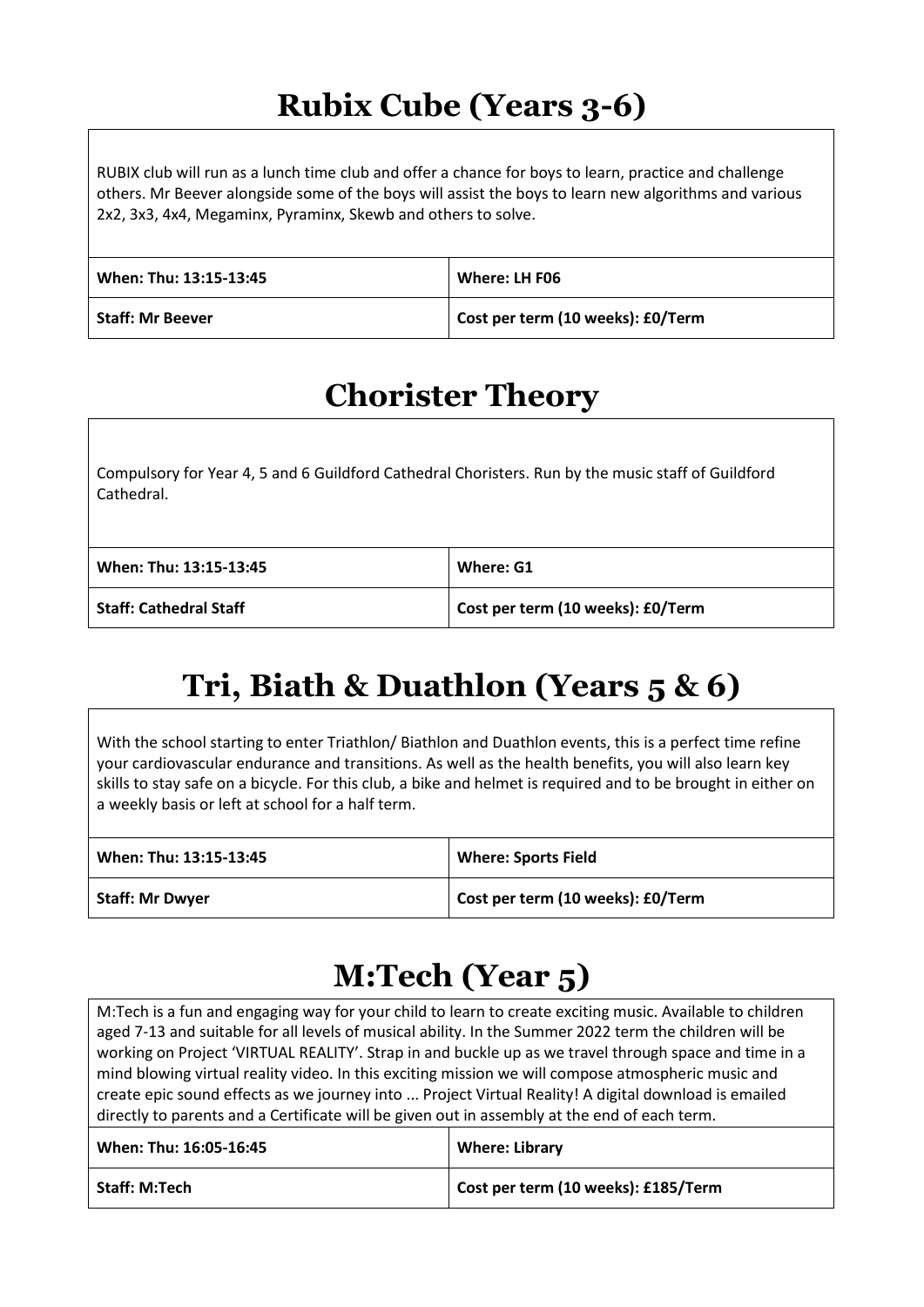## **ComputerXplorers (Years 5 & 6)**

Year 5 & 6 Micro:bit and 3D design. In the first half term the boys will learn how to design a 3D object using professional CAD software. One original design from each boy will be 3D printed for them as a unique item from the club. During the second half term the boys will program a Micro:bit device in a number of ways, taking advantage of its sensors, lights and outputs for a different project each week.

| When: Thu: 16:05-16:55         | <b>Where: ICT Suite</b>            |
|--------------------------------|------------------------------------|
| <b>Staff: Computer Xplorer</b> | Cost per term (10 weeks): £75/Term |

## **P2P Dodgeball (Year 5)**

Dodgeball has rapidly grown in popularity on P2P's holiday camps and has become one of the most highly participated school team sports in the country. Dodgeball is a fast-pace and enjoyable game that requires minimal experience. P2P has developed many differentiated strategy and tactical activity variations of the traditional dodgeball game involving throwing, dodging, and catching. Our focus is to promote better coordination, movement, balance, spatial awareness, and teamwork.

| When: Thu: 16:45-17:15 | <b>Where: Sports Hall (half)</b>   |
|------------------------|------------------------------------|
| Staff:                 | Cost per term (10 weeks): £75/Term |

## **Rock Band (Year 5)**

Year 5 Rock Band is open to Year 5 boys by invitation. Boys will prepare pieces for the Spring concert and the Summer fair.

| When: Fri: 13:15-13:45 | <b>Where: Ensemble Room</b>        |
|------------------------|------------------------------------|
| <b>Staff: Mr Ng</b>    | Cost per term (10 weeks): £35/Term |

## **Quiz Club (Years 3-6)**

If you love General Knowledge, Quiz Club is for you! Every week we will be in teams, answering questions on a variety of subjects. It's fun! It's fast!...and you learn so much in 30 minutes!

| When: Fri: 13:15-13:45 | Where: LH G06 (Mrs Dyason's Room) |
|------------------------|-----------------------------------|
| <b>Staff: Mr Moore</b> | Cost per term (10 weeks): £0/Term |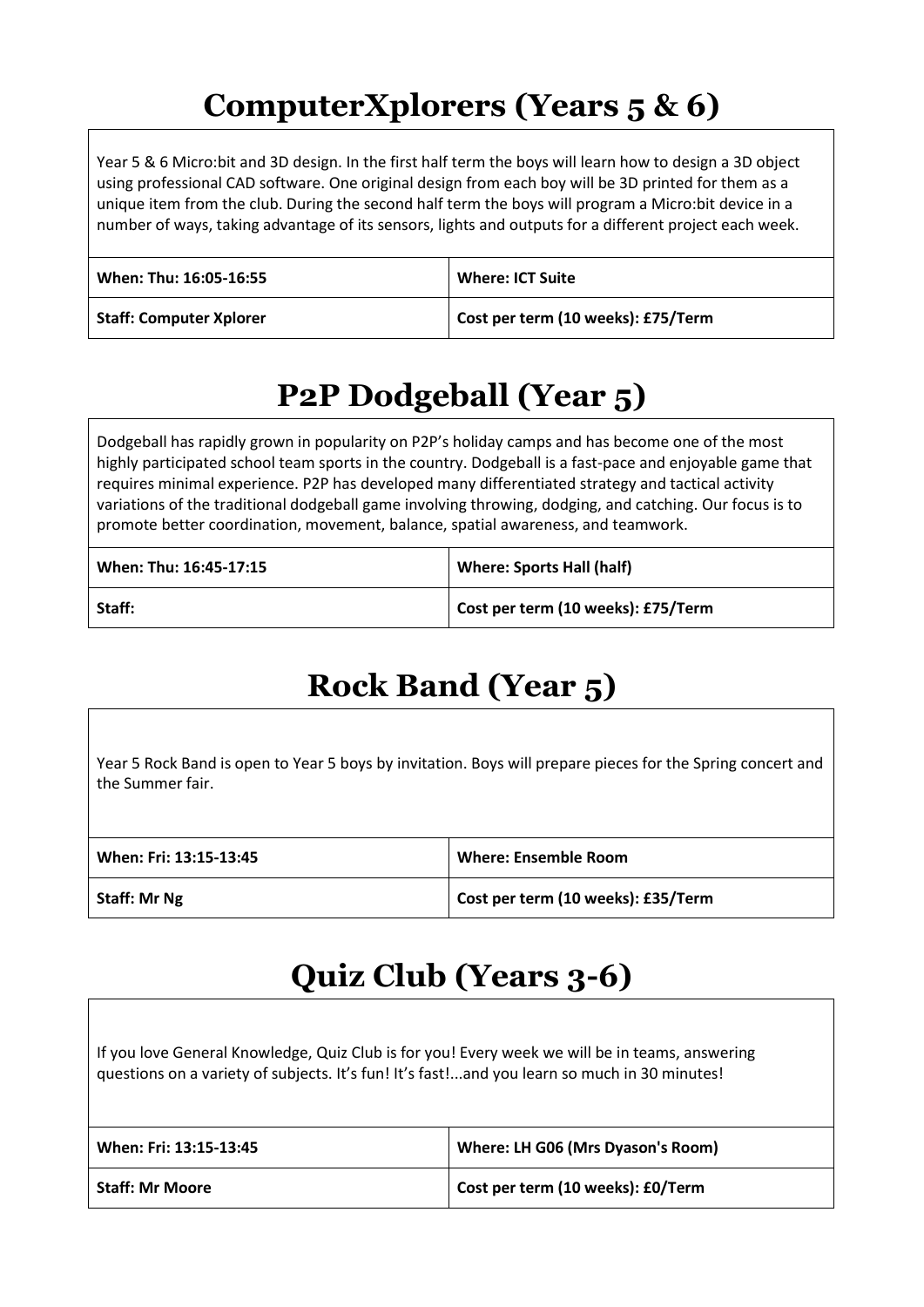## **Gardening Drop-In (Years 3 & 5) Before Half Term**

Gardening drop in club provides the opportunity for boys to spend some calm, relaxed time undertaking a range of seasonal gardening activities. In the Lent term we will be planting seeds for the new year ahead, tending to the growing crops which we planted in the Autumn as well as keeping the bird feeders full, weeding and mulching. This session is for Year 3 & 5 only and will only run until half term. There will be a £10 charge for this club.

| When: Fri: 13:15-13:45                    | <b>Where: Garden</b>               |
|-------------------------------------------|------------------------------------|
| <b>Staff: Mrs Millar &amp; Miss Hough</b> | Cost per term (10 weeks): £10/Term |

## **Judo (Year 5)**

Judo is a sport for children of all sizes and abilities, helping to improve fitness, coordination and confidence. Boys will have the opportunity to be graded and take part in competitions, however they are very welcome to take part in lessons just to train, learn some self-defence and socialise. A Judo kit is required to continue after the half term of their first term. Should the boys wish to grade in the Spring and summer terms they will require British Judo Membership at an annual cost of £20. Please note this club will not run on the 10th June 2022.

| When: Fri: 16:05-16:35 | <b>Where: Mezzanine</b>            |
|------------------------|------------------------------------|
| Staff: Judo            | Cost per term (10 weeks): £75/Term |

## **Athletic Development (Years 5 & 6)**

Designed to help aspiring students reach their sporting potential, Athletic Development sessions include a mixture of speed, plyometrics, jumping and landing, and change of direction to help improve skills for all sports. It is our aim at Lions to help students to move better, improve performance and reduce the chances of injury.

| When: Fri: 16:45-17:20             | <b>Where: Sports Field</b>            |
|------------------------------------|---------------------------------------|
| <b>Staff: Athletic Development</b> | Cost per term (10 weeks): £72.50/Term |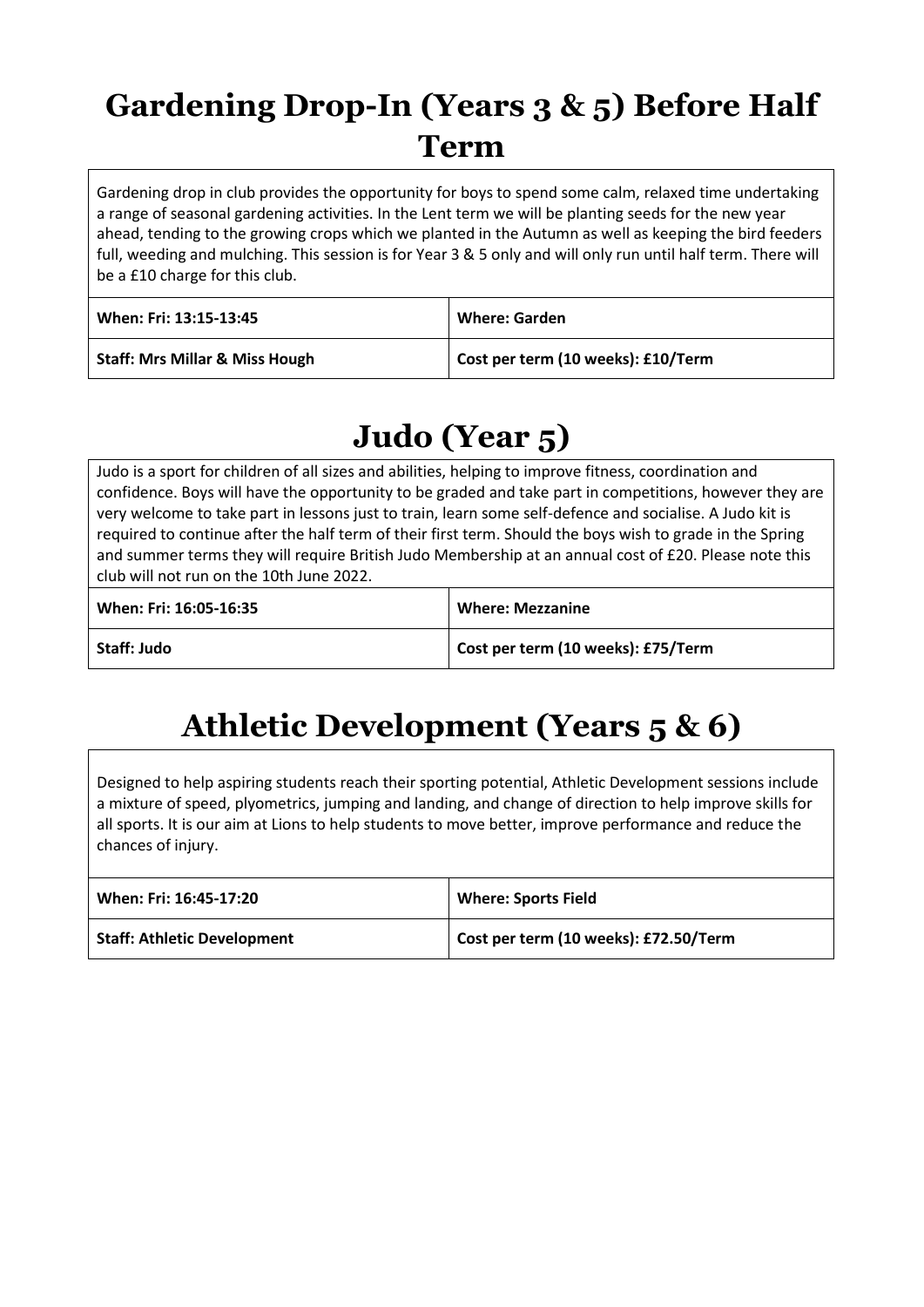

## **Guitar Ensemble (Year 5 & 6)**

Year 5 and Year 6 boys (by invitation) ready to join an ensemble. Boys will prepare pieces for the Spring concert and performances at the end of the term.

| When: Mon: 08:00-08:30 | Where: Ensemble Room               |
|------------------------|------------------------------------|
| Staff: Mr Jarrett      | Cost per term (10 weeks): £35/Term |

#### **Senior Choir (Year 5 & 6)**

We have been invited to sing with RGS for a new commission in the Cathedral. Open to all Year 5 and Year 6 boys who would like to sing in the choir. The choir will be preparing pieces for the Spring concert and the RGS new commission.

| When: Mon: 13:15-13:45 | <b>Where: LPS</b>                 |
|------------------------|-----------------------------------|
| <b>Staff: Mrs Ford</b> | Cost per term (10 weeks): £0/Term |

#### **Bugsy Band (Year 6)**

Once the orchestra has finished rehearsing for the Spring Concert, year 6 boys playing in Bugsy Malone, will work on the band parts for performance in the Year 6 production.

| When: Mon: 16:00-17:00 | <b>Where: LPS</b>                 |
|------------------------|-----------------------------------|
| <b>Staff: Mrs Ford</b> | Cost per term (10 weeks): £0/Term |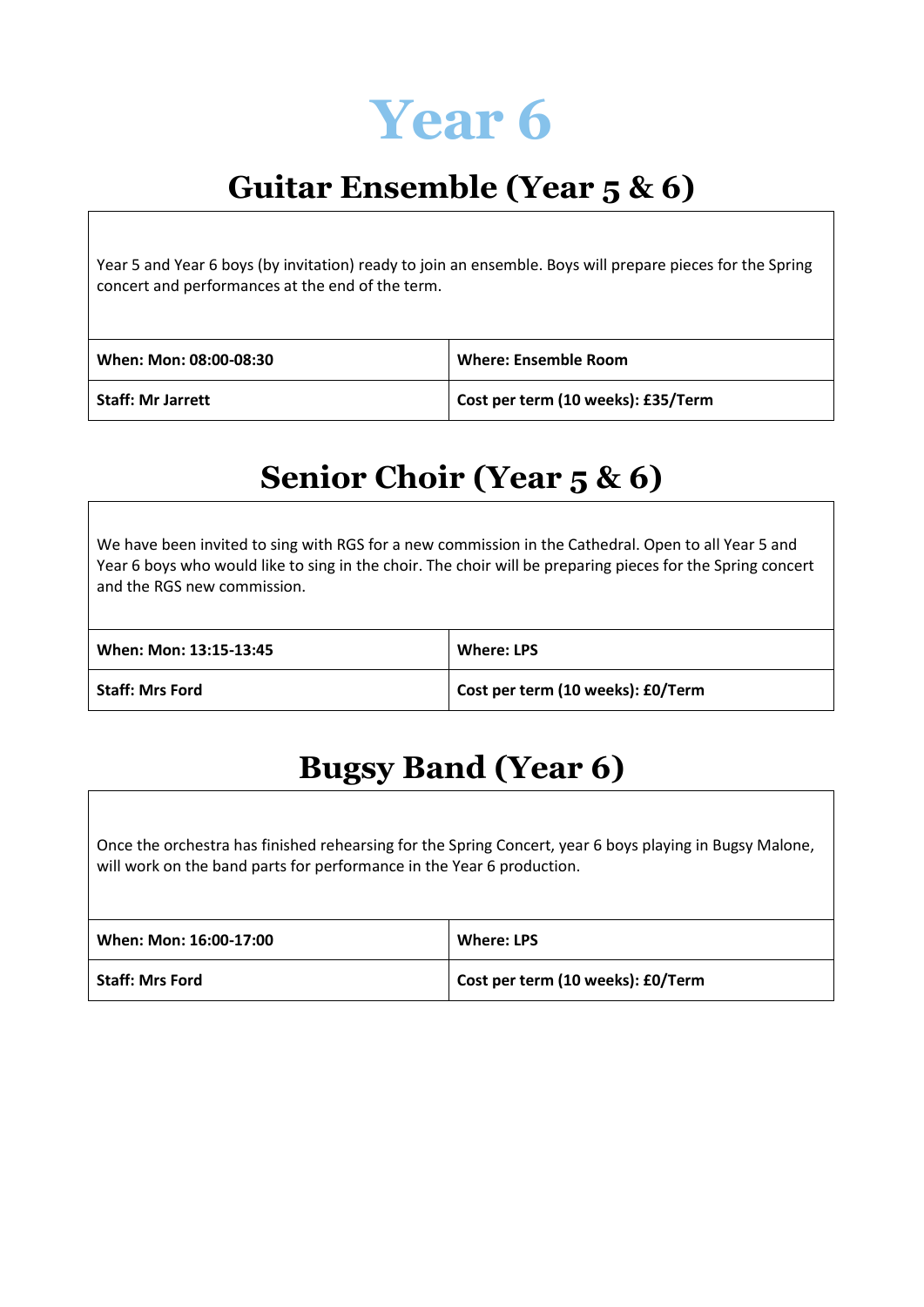## **P2P Multi-Sports (Year 6)**

P2P is running their action-packed multi-sport holiday camp in after school clubs. This club is aimed at all abilities and created to promote maximum fun and enjoyment. The sport or activity will be different every week. The sessions are designed for boys to participate in short, sharp games with plenty of mixing of team players to avoid a competitive edge.

| When: Mon: 16:45-17:15 | <b>Where: Sports Hall (half)</b>   |
|------------------------|------------------------------------|
| <b>Staff: P2P</b>      | Cost per term (10 weeks): £75/Term |

## **Inspire Chess (Years 3-6)**

Come to chess club for games with great players of all ages, together with the chance to play in fixtures and tournaments. Boys are to attend up until half term only.

| When: Tue: 13:15-13:45   | Where: Mrs Fenton's Room (LH F08) |
|--------------------------|-----------------------------------|
| <b>Staff: Mrs Fenton</b> | Cost per term (10 weeks): £0/Term |

## **Typing (Years 3-6)**

Join and learn to touch type quickly and efficiently with our school's Typing Club. We are learning to touch type using QWERTY keyboard through typing games, videos, and other activities for typists of all levels.

| When: Tue: 13:15-13:45              | Where: LF04                       |
|-------------------------------------|-----------------------------------|
| <b>Staff: Mrs Champanhet Scrace</b> | Cost per term (10 weeks): £0/Term |

## **Coding & Catch-Up Drop-in (Years 4-6)**

This is an informal drop in session where boys can continue work on their computing projects, or catch up on anything else from other lessons they may need. Any boys who want to come and do some other coding activities to further their skills can also come along to work on a range of different projects away from the curriculum.

| When: Tue: 13:15-13:45    | <b>Where: ICT Suite</b>           |
|---------------------------|-----------------------------------|
| <b>Staff: Mr Williams</b> | Cost per term (10 weeks): £0/Term |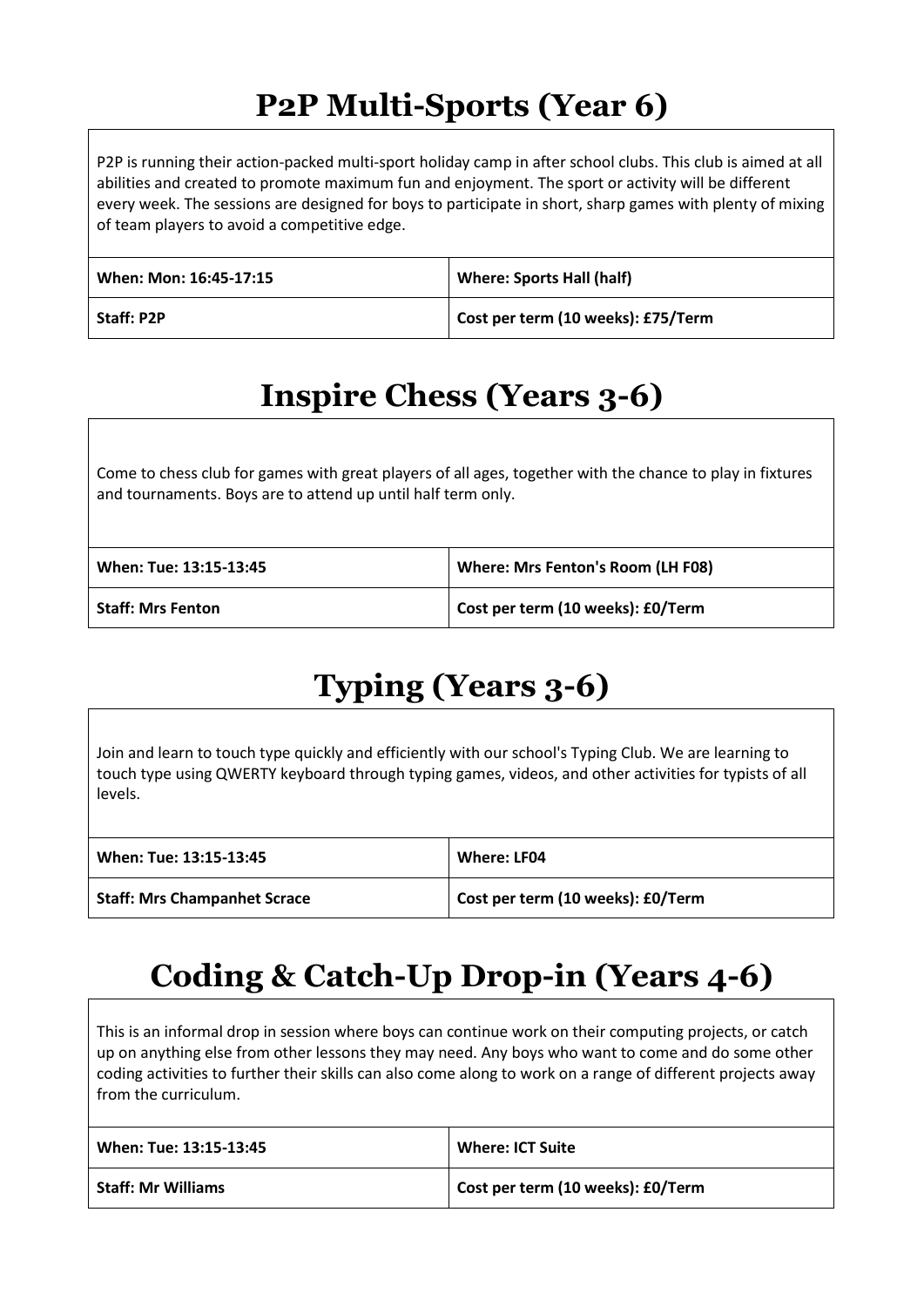## **Mindful Colouring (Years 5 & 6)**

Mindful colouring club is open to boys in Year 5 & 6, providing an opportunity to relax and unwind whilst creating beautiful and intricate designs

| When: Tue: 13:15-13:45  | Where: LG08                       |
|-------------------------|-----------------------------------|
| <b>Staff: Miss Codd</b> | Cost per term (10 weeks): £0/Term |

#### **Senior Brass (Year 5 & 6)**

For all Year 5 and 6 brass players. Boys will prepare pieces for the Spring concert and Summer Fair.

| When: Tue: 13:15-13:45 | Where: G1                          |
|------------------------|------------------------------------|
| <b>Staff: Mr Price</b> | Cost per term (10 weeks): £35/Term |

## **Wind Ensemble (Year 5 & 6)**

For all Year 5 and 6 woodwind instrument players (by invitation) who feel ready to play in an ensemble. Boys will prepare pieces for the Spring concert and Summer Fair.

| When: Tue: 13:15-13:45     | <b>Where: Music Room</b>          |
|----------------------------|-----------------------------------|
| <b>Staff: Mrs Chalmers</b> | Cost per term (10 weeks): £0/Term |

#### **Cricket (Year 6 only)**

Boys will take part in cricket net sessions using the RGS Prep site. This will include both hard and soft ball practice and will focus on the core elements of cricket. It is expected to stretch the current abilities of our pupils and is aimed at those who are striving to play competitive cricket for the school. The club serves as a way to increase confidence in hard ball facets of the game and will also have fielding elements.

| When: Tue: 16:00-16:45  | <b>Where: Sports Field</b>        |
|-------------------------|-----------------------------------|
| <b>Staff: Mr Divers</b> | Cost per term (10 weeks): £0/Term |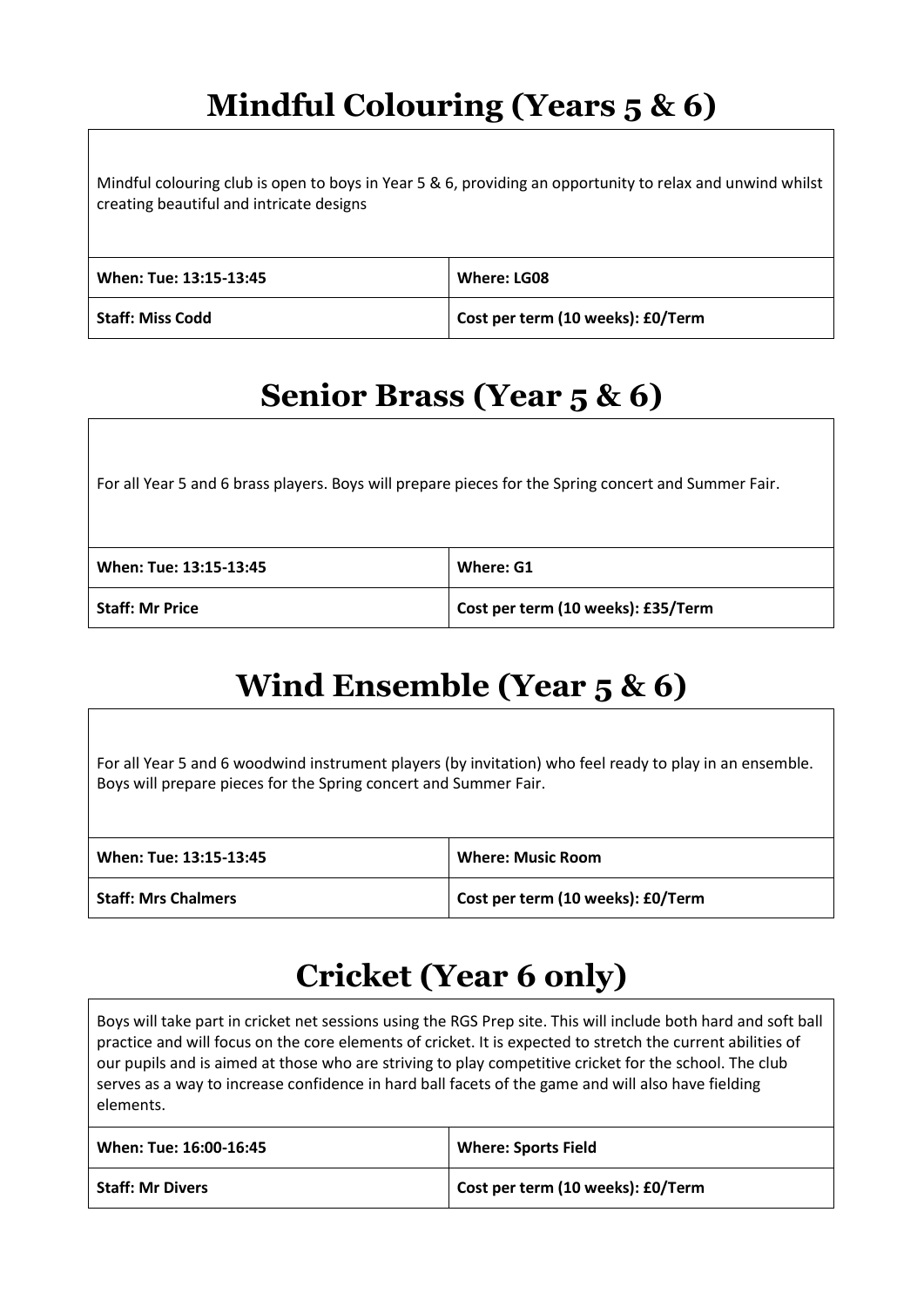#### **String Ensemble (Years 4-6)**

Open to all Year 4-6 (bowed) string players. Boys will prepare pieces for the Spring concert.

| When: Wed: 08:00-08:30  | <b>Where: Mezzanine</b>            |
|-------------------------|------------------------------------|
| <b>Staff: Miss Hill</b> | Cost per term (10 weeks): £35/Term |

## **Badminton (Year 6 only)**

Badminton club will run as a lunch time club and offer a chance for boys to play and practice their skills playing doubles. Mr Williams will give hints and tips to improve technique where needed. We will use both courts in the Sports Hall and aim to play doubles matches in rotation.

| When: Wed: 13:15-13:45 | <b>Where: Sports Hall</b>         |
|------------------------|-----------------------------------|
| Staff: Mr Williams     | Cost per term (10 weeks): £0/Term |

## **Inspire Mythology (Years 3-6)**

The Minimus Mythology Competition attracts entries from all around the country. If you love mythology, and would like to participate in a creative project to try to win the Competition, come to Mythology Club.

| When: Wed: 13:15-13:45   | Where: LH F08 (Mrs Fenton's classroom) |
|--------------------------|----------------------------------------|
| <b>Staff: Mrs Fenton</b> | Cost per term (10 weeks): £0/Term      |

## **Puzzle Club (Years 5 & 6)**

Puzzle club is for anyone who wants to push themselves in their thinking. There will be riddles, logic puzzles, crosswords, sudoku and for the boys to stretch their minds. They can set personal achievements and challenge others in the group if they choose to.

| When: Wed: 13:15-13:45    | Where: LH F02 (Mrs Traylen's Classroom) |
|---------------------------|-----------------------------------------|
| <b>Staff: Mrs Traylen</b> | Cost per term (10 weeks): £0/Term       |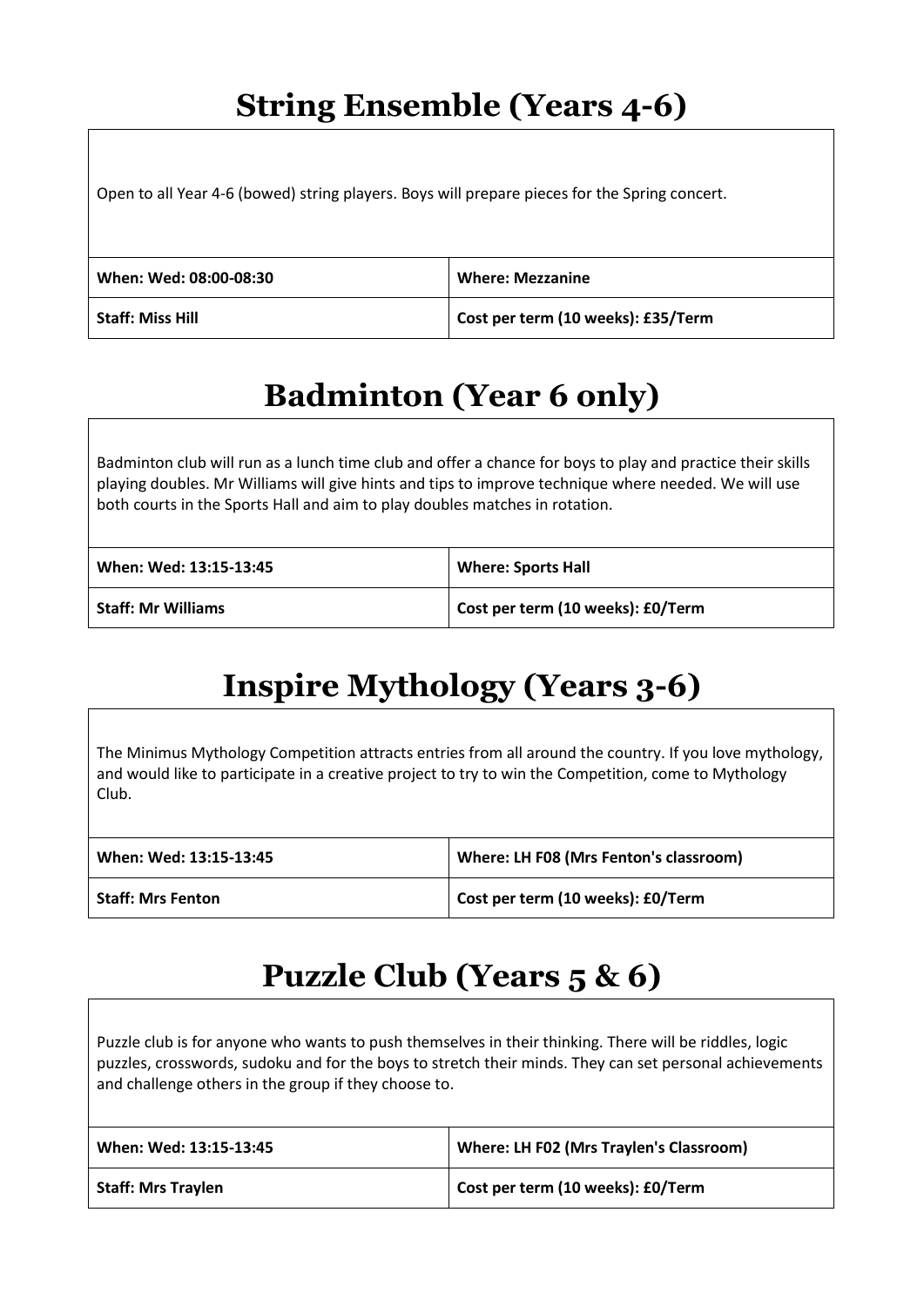#### **Table Tennis (Year 5 & 6)**

Table Tennis club run by Mr Jones. This club is free of charge for this term. There is a maximum for this club of 16 participants

| When: Wed: 13:15-13:45 | <b>Where: Mezzanine</b>           |
|------------------------|-----------------------------------|
| <b>Staff: Mr Jones</b> | Cost per term (10 weeks): £0/Term |

#### **Fitness Club (Year 6)**

Fitness club will put the boys through their paces every week through body circuit training. Boys will need steely determination and an ability to push themselves whilst working in a high intensity environment.

| When: Thu: 07:45-08:15                   | <b>Where: Sports Hall</b>         |
|------------------------------------------|-----------------------------------|
| <b>Staff: Mr Saville &amp; Mr Divers</b> | Cost per term (10 weeks): £0/Term |

## **Rubix Cube (Years 3-6)**

RUBIX club will run as a lunch time club and offer a chance for boys to learn, practice and challenge others. Mr Beever alongside some of the boys will assist the boys to learn new algorithms and various 2x2, 3x3, 4x4, Megaminx, Pyraminx, Skewb and others to solve.

| When: Thu: 13:15-13:45  | Where: LH F06                     |
|-------------------------|-----------------------------------|
| <b>Staff: Mr Beever</b> | Cost per term (10 weeks): £0/Term |

#### **Chorister Theory**

| Compulsory for Year 4, 5 and 6 Guildford Cathedral Choristers. Run by the music staff of Guildford<br>Cathedral. |                                   |
|------------------------------------------------------------------------------------------------------------------|-----------------------------------|
| When: Thu: 13:15-13:45                                                                                           | Where: G1                         |
| <b>Staff: Cathedral Staff</b>                                                                                    | Cost per term (10 weeks): £0/Term |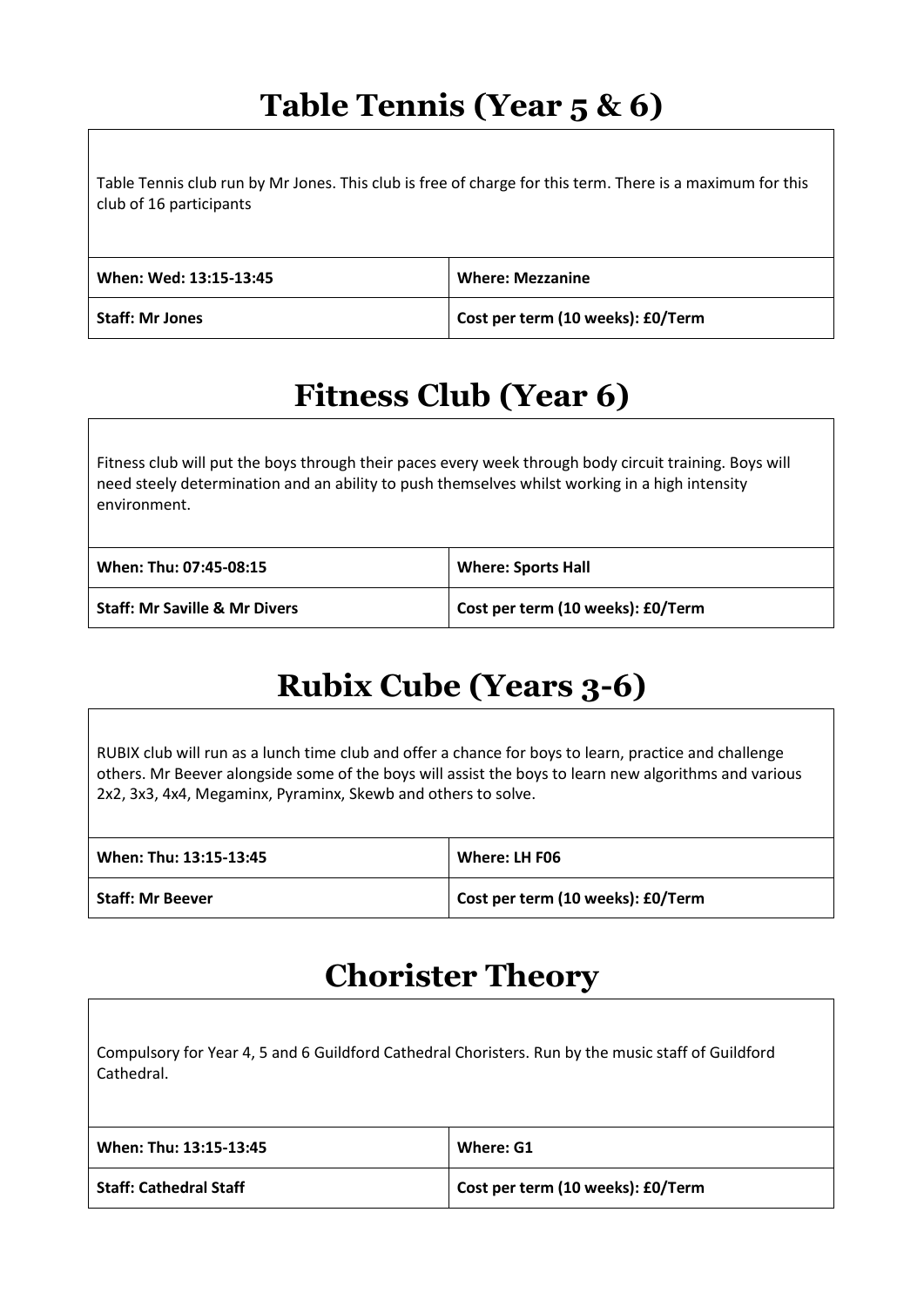## **Tri, Biath & Duathlon (Years 5 & 6)**

With the school starting to enter Triathlon/ Biathlon and Duathlon events, this is a perfect time refine your cardiovascular endurance and transitions. As well as the health benefits, you will also learn key skills to stay safe on a bicycle. For this club, a bike and helmet is required and to be brought in either on a weekly basis or left at school for a half term.

| When: Thu: 13:15-13:45 | <b>Where: Sports Field</b>        |
|------------------------|-----------------------------------|
| <b>Staff: Mr Dwyer</b> | Cost per term (10 weeks): £0/Term |

## **ComputerXplorers (Years 5 & 6)**

Year 5 & 6 Micro:bit and 3D design. In the first half term the boys will learn how to design a 3D object using professional CAD software. One original design from each boy will be 3D printed for them as a unique item from the club. During the second half term the boys will program a Micro:bit device in a number of ways, taking advantage of its sensors, lights and outputs for a different project each week.

| When: Thu: 16:05-16:55         | Where: ICT Suite                   |
|--------------------------------|------------------------------------|
| <b>Staff: Computer Xplorer</b> | Cost per term (10 weeks): £75/Term |

## **Futsal (Year 6)**

9 Reasons why you should play Futsal :- Ball Touches: Compared to football in Futsal player's touch the ball 210 more often. Ball Control: With limited space and constant pressure players enhance their 1st touch and ability to protect the ball. Speed of Play: With increased ball touches and good ball control players learn to think and play faster. Creativity: Given the limited time and space player's must be creative in finding solutions and ways to escape pressure. using fakes and feints. Continuity: Action is continuous so players have to maintain focus as the ball is hardly ever out of play. Knowledge: With all player's moving in non-stop action mode, player's understanding of the game is enhanced. Improved finishing: The small size of the pitch results in more attacking moments and opportunities to shoot on goal. Work ethic: You are constantly involved when playing Futsal you are always on the move and have to work super hard to create chances on goal. Fun: All players enjoy the challenge of playing a fast paced, high energy and skill orientated game.

| When: Thu: 16:45-17:15 | <b>Where: Astro</b>                |
|------------------------|------------------------------------|
| <b>Staff: Futsal</b>   | Cost per term (10 weeks): £70/Term |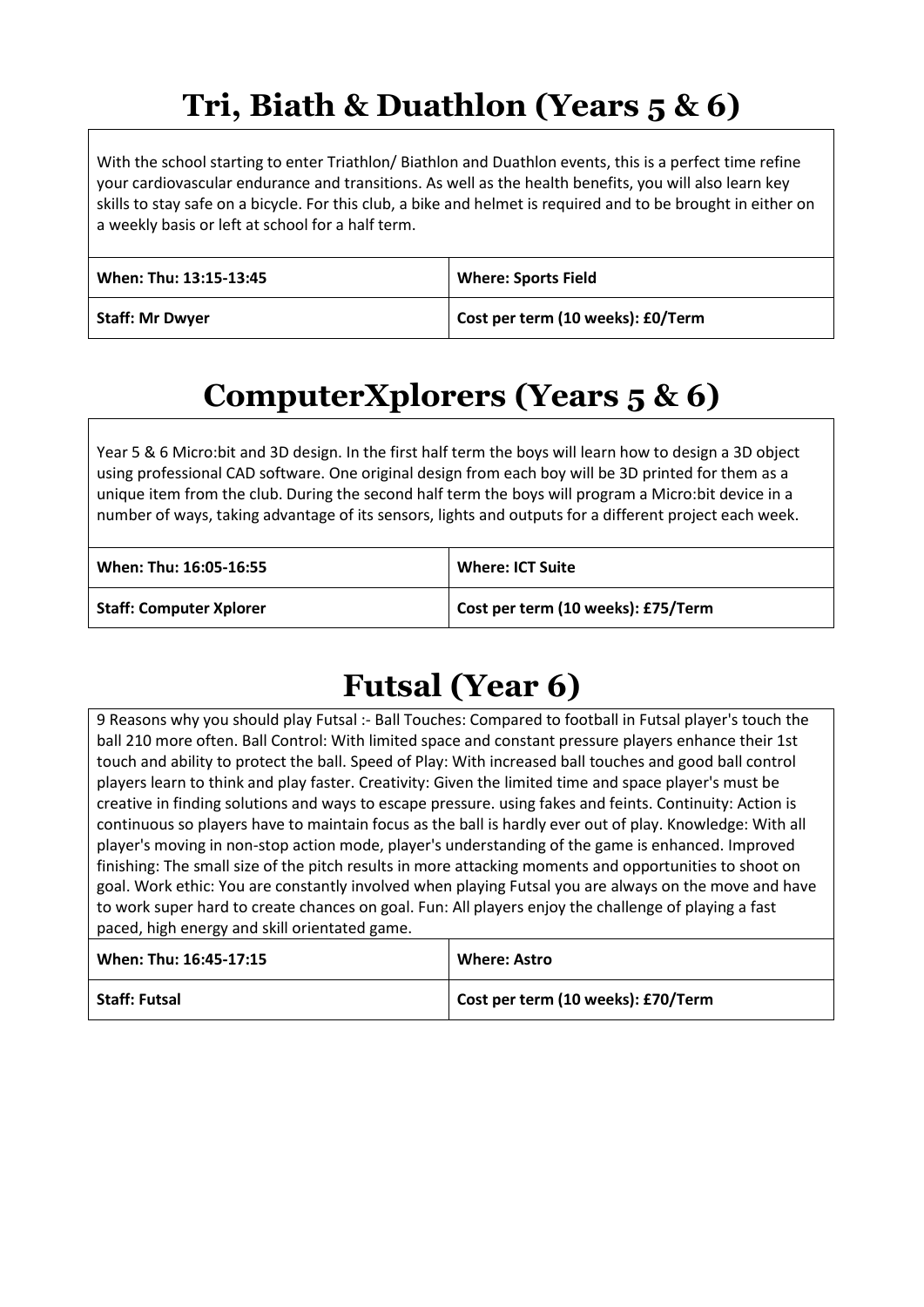## **P2P Dodgeball (Year 6)**

Dodgeball has rapidly grown in popularity on P2P's holiday camps and has become one of the most highly participated school team sports in the country. Dodgeball is a fast-pace and enjoyable game that requires minimal experience. P2P has developed many differentiated strategy and tactical activity variations of the traditional dodgeball game involving throwing, dodging, and catching. Our focus is to promote better coordination, movement, balance, spatial awareness, and teamwork.

| When: Thu: 16:45-17:15 | <b>Where: Sports Hall (half)</b>   |
|------------------------|------------------------------------|
| Staff:                 | Cost per term (10 weeks): £75/Term |

## **Rock Band (Year 6)**

Year 6 Rock Band is open to Year 6 boys by invitation. Boys will prepare pieces for the Spring concert and the Summer fair.

| When: Fri: 08:00-08:30 | Where: Ensemble Room               |
|------------------------|------------------------------------|
| <b>Staff: Mr Ng</b>    | Cost per term (10 weeks): £35/Term |

## **Sports Scholars (Year 6)**

For Year 6 boys who may potentially apply for a sports scholarship at their future school. This club is by invitation only.

| When: Fri: 13:15-13:45  | <b>Where: Sports Hall</b>         |
|-------------------------|-----------------------------------|
| <b>Staff: Mr Divers</b> | Cost per term (10 weeks): £0/Term |

## **Quiz Club (Years 3-6)**

If you love General Knowledge, Quiz Club is for you! Every week we will be in teams, answering questions on a variety of subjects. It's fun! It's fast!...and you learn so much in 30 minutes!

| When: Fri: 13:15-13:45 | Where: LH G06 (Mrs Dyason's Room) |
|------------------------|-----------------------------------|
| <b>Staff: Mr Moore</b> | Cost per term (10 weeks): £0/Term |